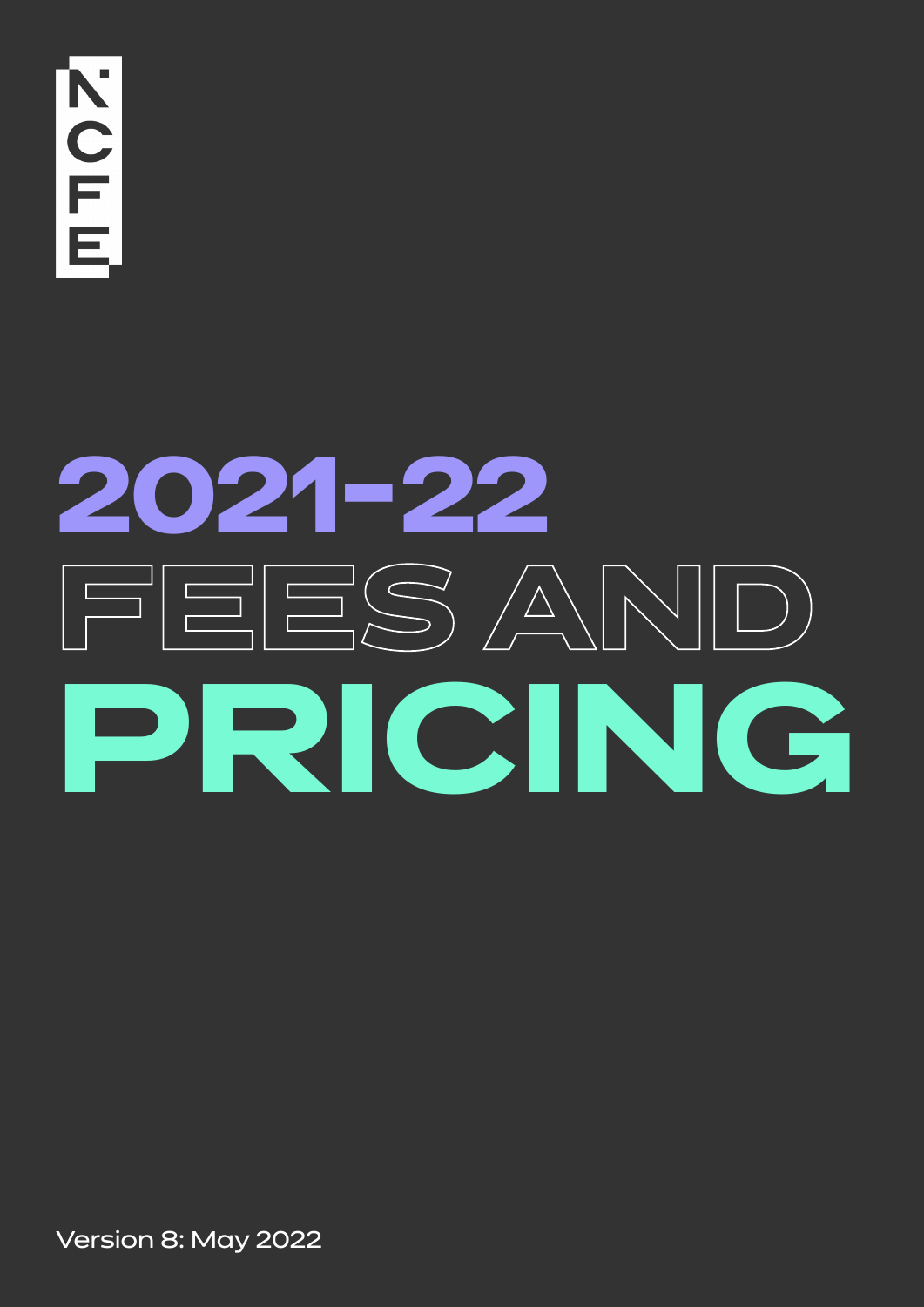# **Introduction**

At NCFE, we feel that it's important to tell you exactly what we charge and what you get in return, making the whole process open, honest and easy to understand.

We endeavour to ensure that all of our qualification and EPA prices are competitive in the market and that they reflect the level of quality and rigour of our products, and the service that you receive.

The fees listed in this document are applicable from 1 August 2021 and are correct at the time of issue. We'll issue updated versions throughout the year to ensure you have access to the most up-to-date list of qualifications and prices.

#### **Changes for 2021-22**

We want to make things as simple and easy for you as possible, which is why we're now publishing fees and pricing for all of our products and services in one place.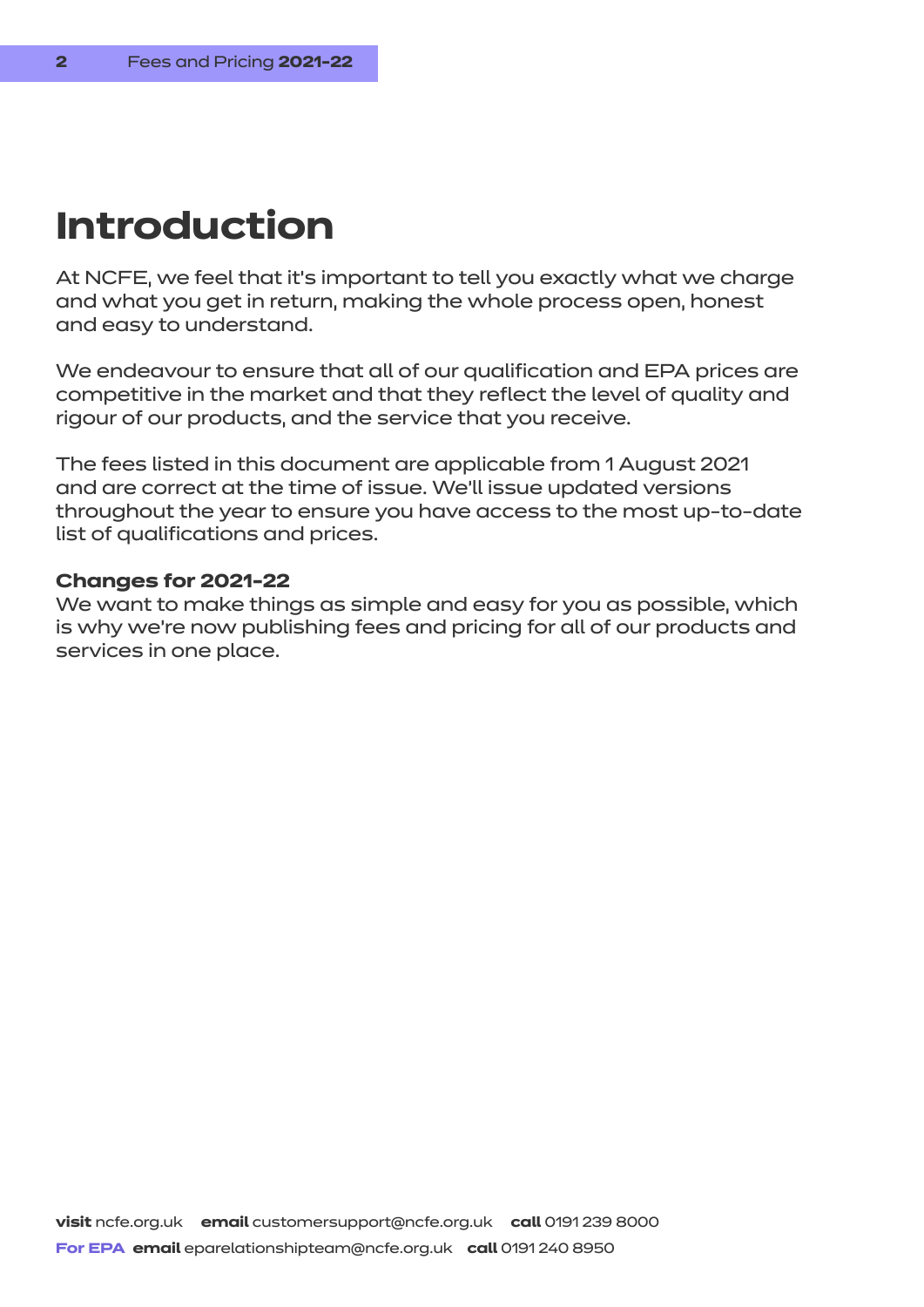# **Contents**

| <b>Centre and administration fees</b>            | 4-10      |
|--------------------------------------------------|-----------|
| Approval fees                                    | 4         |
| <b>Administration fees</b>                       | 4         |
| Visit and training fees                          | 7         |
| <b>Accreditation and Employer Services fees</b>  | 8         |
| Assessment fees                                  | 9         |
| Post-results fees                                | 11        |
| <b>Certification fees</b>                        | 13        |
| Unit and qualification fees                      | 14        |
| Units                                            | 14        |
| Qualifications                                   | 14        |
| Apprenticeship bundle fees                       | $15 - 18$ |
| Children and Young People Apprenticeships        | 15        |
| <b>Early Years Educator Apprenticeships</b>      | 16        |
| <b>Health Apprenticeships</b>                    | 17        |
| <b>Health and Social Care Apprenticeships</b>    | 17        |
| Supporting Teaching and Learning Apprenticeships | 18        |
| <b>TLevel fees</b>                               | $19 - 20$ |
| <b>T Level Technical Qualification Fees</b>      | 19        |
| <b>End-point assessment (EPA) fees</b>           | $21 - 26$ |
| <b>Business Services</b>                         | 21        |
| <b>Business Management</b>                       | 22        |
| <b>Compliance and Finance</b>                    | 23        |
| <b>Education</b>                                 | 24        |
| Health                                           | 25        |
| <b>Social Care</b>                               | 26        |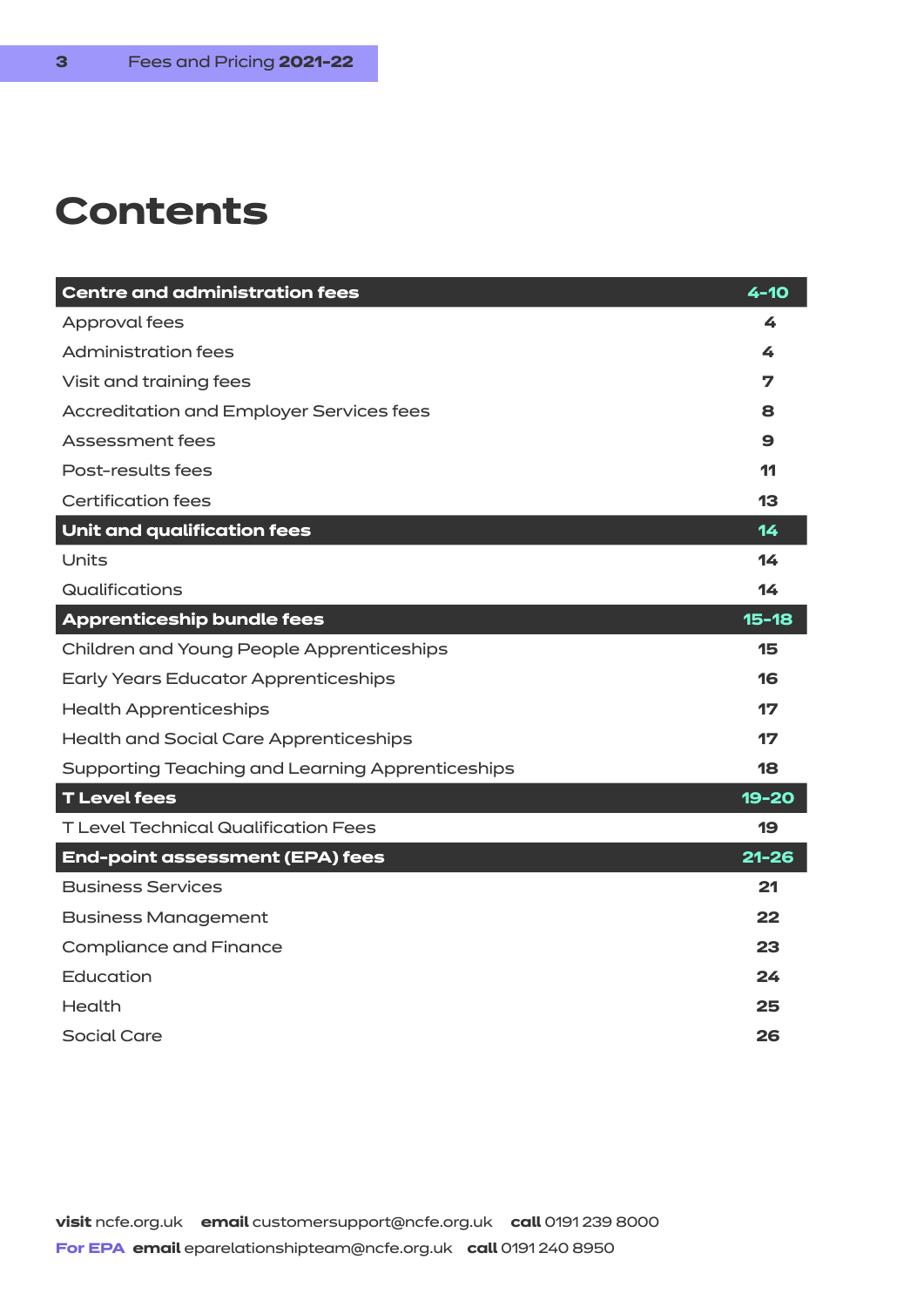# **Centre and administration fees**

# Approval fees

#### **Centre approval**

The centre approval fee only applies to new centres who don't already work with NCFE or CACHE and covers the cost of the approval process and approval for the current session. This includes the cost of the approval visit.

| Centre approval - schools           | £500.00   |
|-------------------------------------|-----------|
| Centre approval - all other centres | £1,100.00 |

#### **Annual approval**

This fee applies to any active or approved centre and is from the first day of each new session (eg 1 August 2021). This fee gives access to all qualifications in both the NCFE and CACHE portfolios.

| Annual approval - schools           | £500.00 |
|-------------------------------------|---------|
| Annual approval - all other centres | £900.00 |

Centre and Annual approval does not apply to EPA.

# Administration fees

#### **Cancellations**

Cancellations are when learners or whole batches of learners are removed from a qualification, not to be re-instated.

If you cancel your learners within 5 working days of registering them, the registration fee will be refunded. After 5 working days you will not have the registration fee refunded. The cancellation fee will apply to both scenarios.

| Cancellation of learners (individual) | £20.00 |
|---------------------------------------|--------|
| Cancellation of learners (batch)      | £25.00 |

#### **EPA Cancellations.**

If a learner cancels an assessment with more than 24 hours notice, no re-sit cost will apply.

If a learner cancels an assessment with less than 24 hours notice the re-sit cost will be applied when the assessment is rescheduled. Please refer to the EPA pricing section for pricing per standard/assessment component.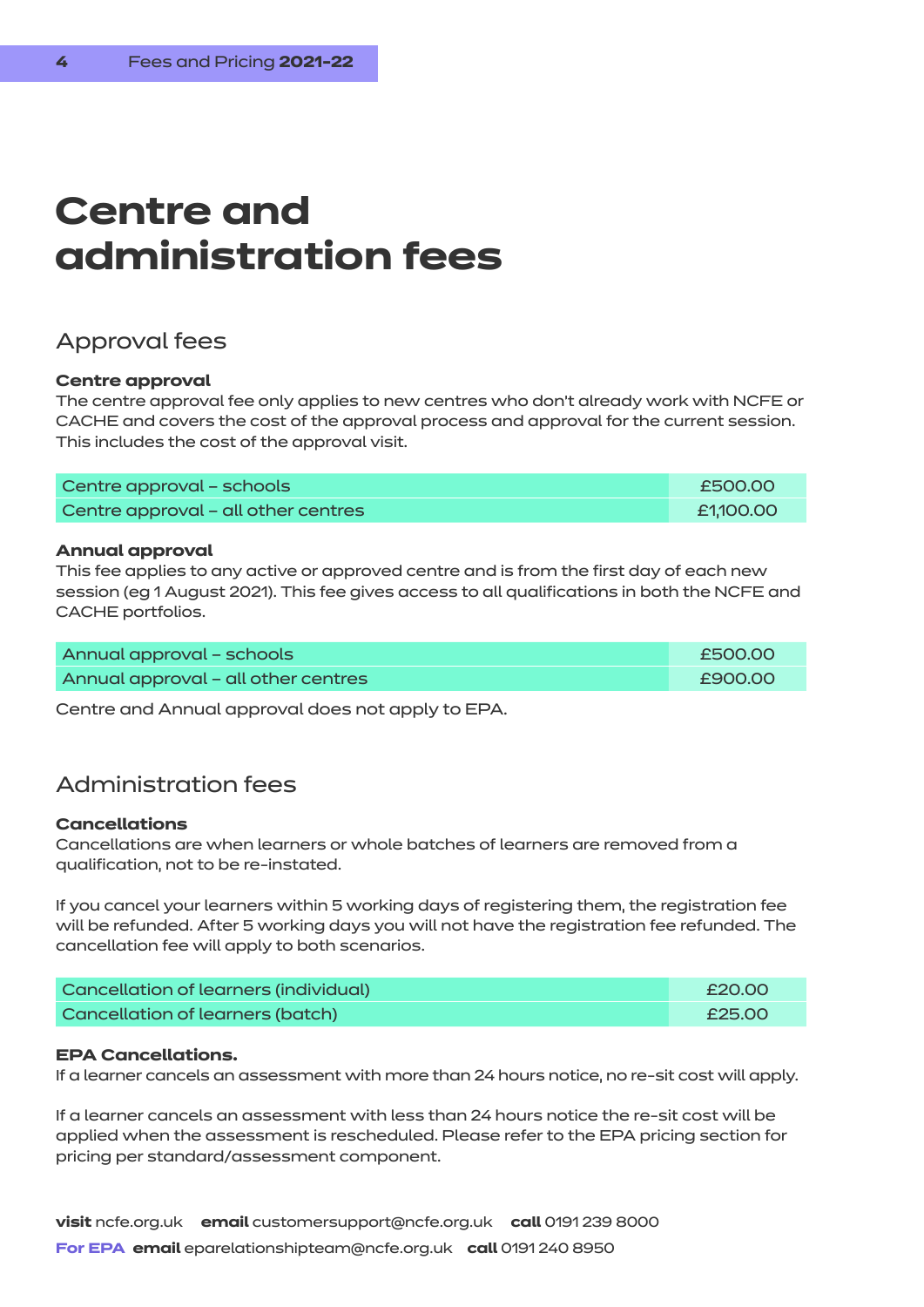#### **Withdrawals**

Withdrawals are when learners or whole batches of learners are temporarily removed from a qualification. No refund or fee applies and these learners can be unwithdrawn if they continue on the qualification.

#### **EPA**

NCFE does not charge a withdrawal fee where an apprentice is deactivated on SEPA before entering EPA.

If the apprentice is accepted through to EPA we review each apprentice on a case by case basis. An administration fee of £200 will be charged and then we will remove the cost of any assessment components not sat. Please contact the EPA Relationship Team to discuss further.

#### **Transfer of learners**

At times a learner may need to be transferred to a different qualification than the one they are registered on. In this case we'll apply a conversion fee as follows:

- If the new qualification is more expensive than the original, the difference in price will be charged, plus a transfer fee.
- If the new qualification is the same price or lower than the original qualification, the only additional cost is the transfer fee.

The above rules apply only when the learner(s) transferring has done so BEFORE any qualification within the moderation group has been externally quality assured, or, had an external assessment sat. For any transfers completed/processed AFTER any visits or external assessments have taken place, no refund will apply.

| Transfer learner between batch, qualification or entry                | £20.00 |
|-----------------------------------------------------------------------|--------|
| Transfer full batch of learners between batch, qualification or entry | £25.00 |

#### **EPA**

NCFE have a free transfer process which allows customers to switch apprentices that haven't entered EPA as well as apprentices that have already achieved some elements of EPA with another End Point Assessment Organisation. Further guidance can be found on our Resources Library. Where apprentices have already achieved some elements of their EPA, we would review what elements have been completed and what is outstanding and provide costs on an individual basis.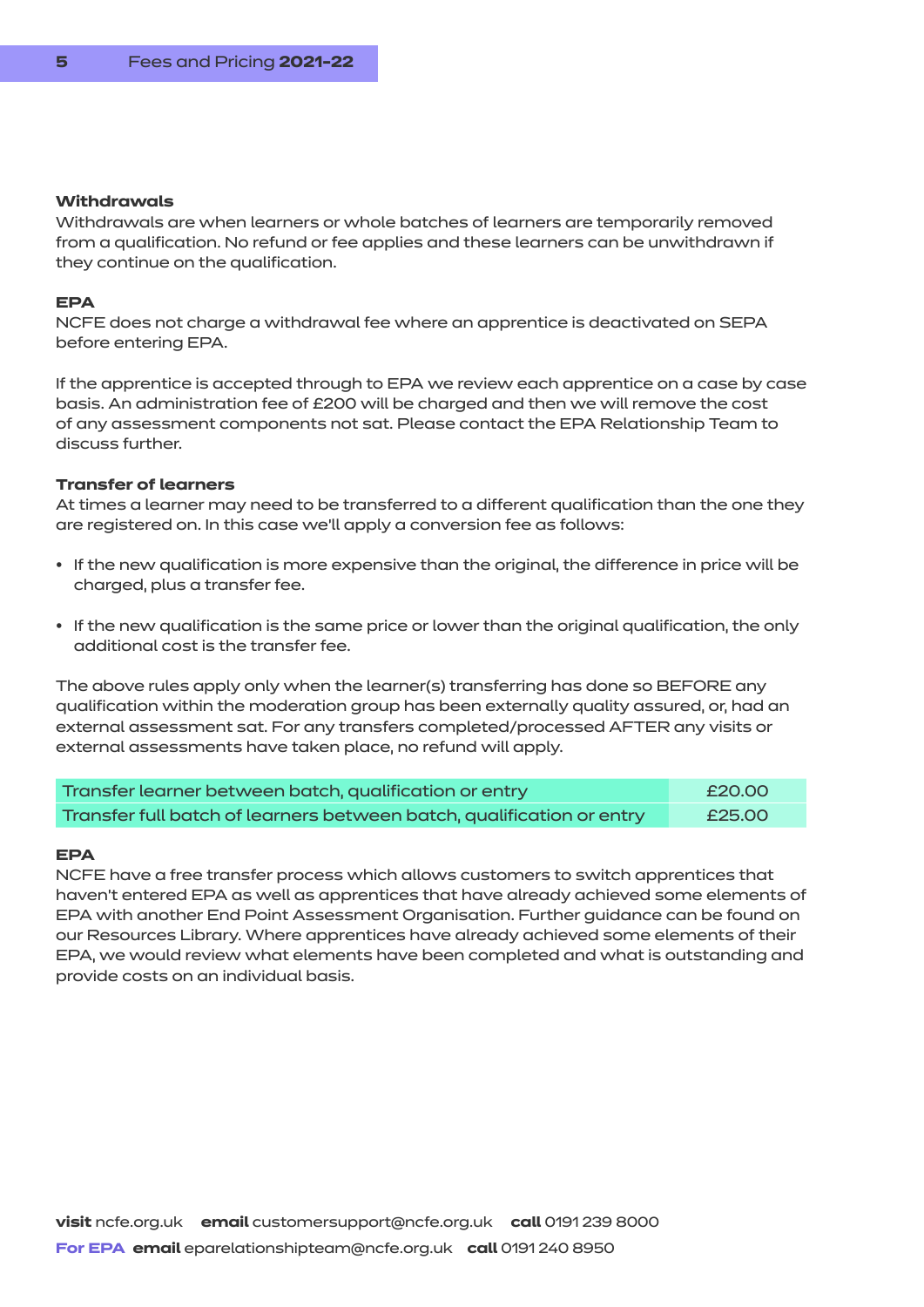### Topping up learners within qualification nests

Learners can be topped up to a qualification that is the same level and subject within the Award, Certificate and Diploma structure.

In this case, a conversion fee will apply:

- If the new qualification is more expensive than the original, the difference in price will be charged, plus a top up fee.
- If the new qualification is the same price or lower than the original qualification, the only additional cost is the top up fee.

If the learner has already achieved the external assessment on the original qualification, they will be charged the difference between the original and the topped up qualification.

| Topping up a single learner         | £20.00 |
|-------------------------------------|--------|
| Topping up a full batch of learners | £25.00 |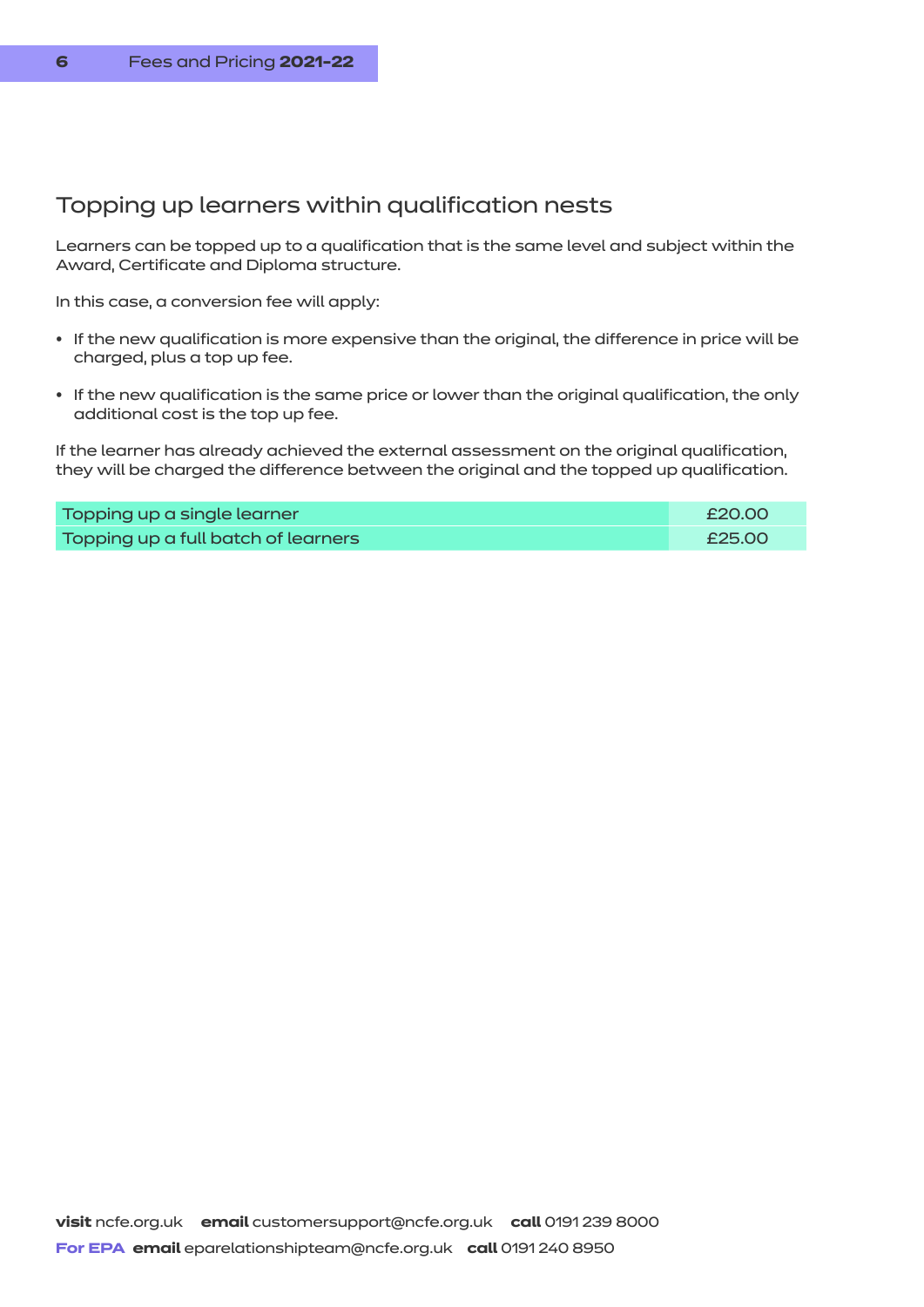# Visit and training fees

#### **Visit**

Visit fees are to cover the cost of approval, support or additional quality assurance visits. If you wish to cancel a pre-arranged and confirmed visit, we need to receive the request 10 working days before the visit date. If we don't receive notice the relevant visit fee will apply.

|                       | Site visit | Remote visit |
|-----------------------|------------|--------------|
| Half day visit        | £325.00    | £225.00      |
| <b>Full day visit</b> | £650.00    | £550.00      |

#### **Training**

Trainers' expenses are charged in addition to the below costs and can vary.

| Assessor and Internal Quality Assurance training | £175.00 per delegate                               |
|--------------------------------------------------|----------------------------------------------------|
| Invigilation training                            | £325.00 per delegate                               |
| Bespoke event (up to 10 delegates)               | £700.00                                            |
| Bespoke event (11 - 20 delegates)                | £1000.00 (£125 per additional<br>delegate over 20) |
| Training day (sector specific)                   | £175.00 per delegate                               |

#### **EPA**

Visit and Training fee's do not apply to EPA.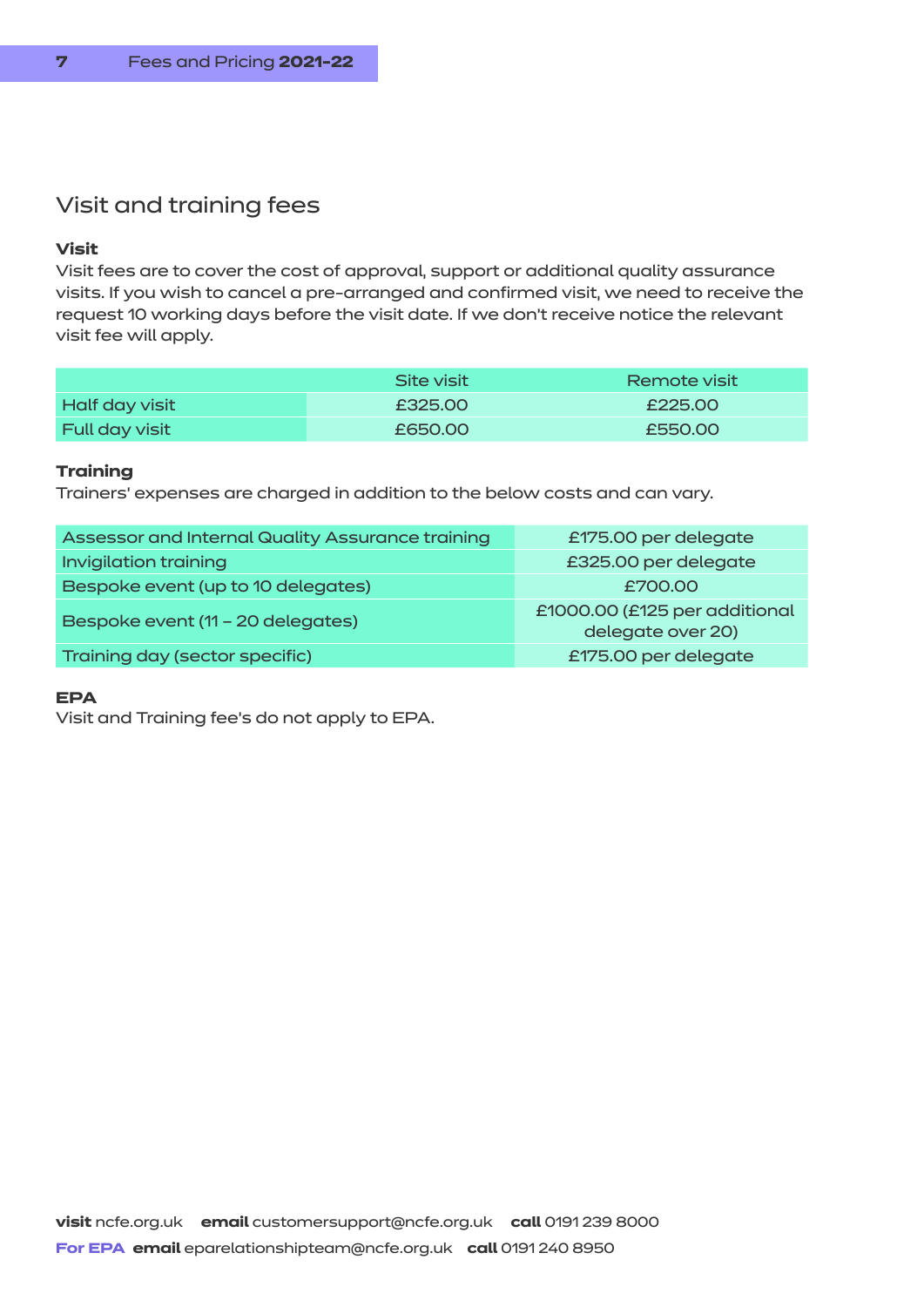# Accreditation and Employer Services fees

NCFE has 2 products within our Accreditation and Employer Services, Customised Qualifications and Endorsed Programmes. These products recognise and add value to your bespoke qualifications/programmes.

#### **Customised Qualification fees**

| Centre approval                             | £500.00            |
|---------------------------------------------|--------------------|
| Annual accreditation fee                    | £2000.00           |
| Combined registration and certification fee | £15.00 per learner |

#### **Endorsed Programme fees**

| Initial application fee | £500 (one off, non-refundable) |
|-------------------------|--------------------------------|
| 1st and 2nd review      | £500                           |
| 3rd and 4th review      | £250                           |

#### **Annual fees**

Our endorsed programme annual fees are agreed on a case by case basis, with individual pricing based on the variety and size of the provision, allowing us to provide a tailored approach to suit you.

#### **Additional Review fee (for qualifications at level 4 or above) / Sector Expert reviews**

All qualifications will be reviewed and general feedback will be provided as part of your annual fee. However if you would like detailed feedback contextualised to your sector or industry, the below fees will apply.

| <b>Number of units</b> | <b>First and second review</b> | <b>Third and fourth review</b> |
|------------------------|--------------------------------|--------------------------------|
| $1 - 5$                | £500.00                        | £250.00                        |
| $6 - 10$               | £750.00                        | £375.00                        |
| $11 - 15$              | £1,000.00                      | £500.00                        |
| $16 - 20$              | £1,250.00                      | £625.00                        |
| $21+$                  | £1,500.00                      | £750.00                        |
| $+5$ units $+$         | $£250.00 +$                    | £125.00                        |

#### **International fees**

For information about international fees including approval, qualifications, services and resources, please email: **internationalteam@ncfe.org.uk**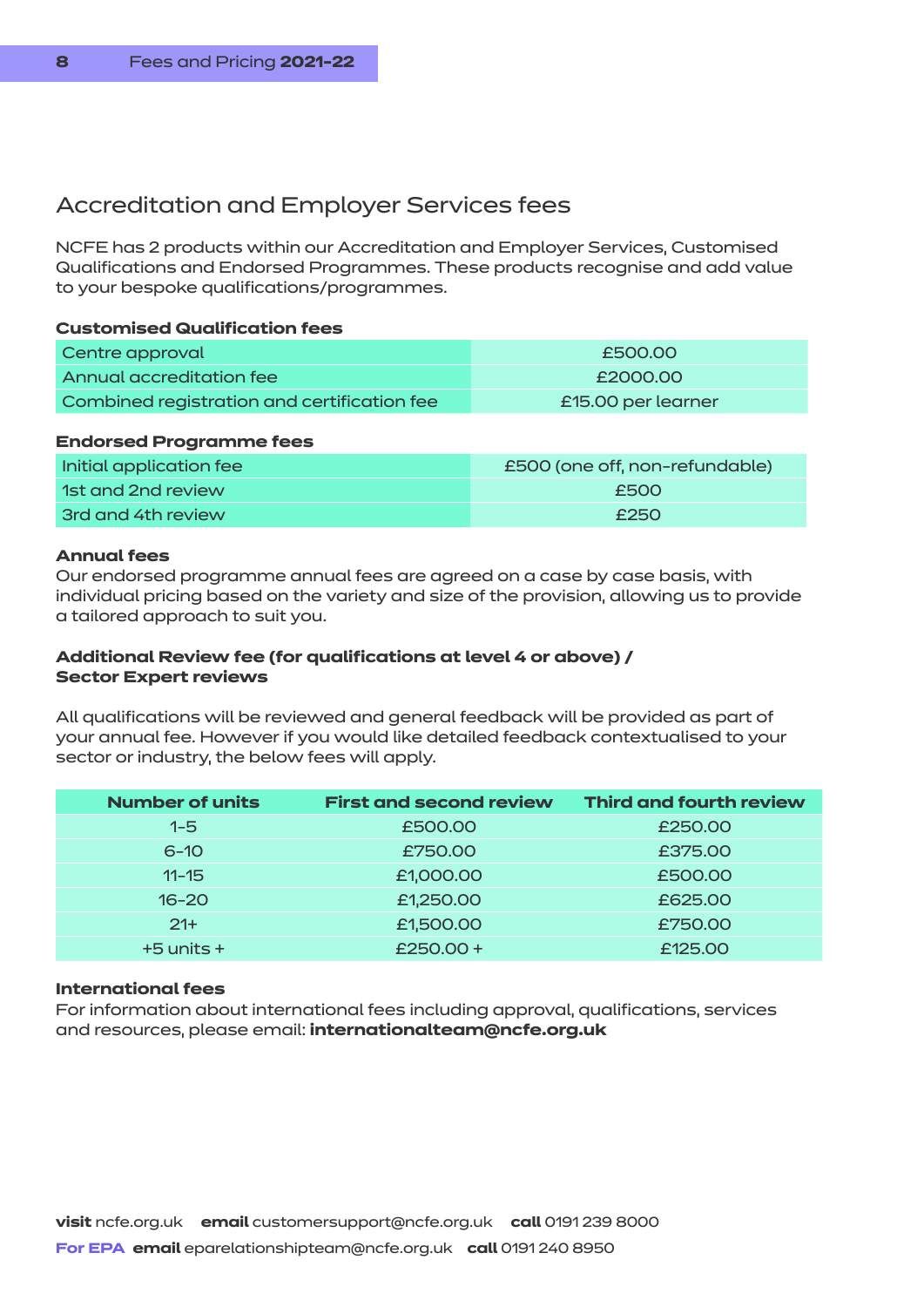### Assessment fees

#### **Fast track**

Qualifications with external assessments have assessment schedules. If you wish to enter learners without the notice required for a particular qualification, a fast track fee will apply. The notice period for assessment on demand is 10 working days. Please note that we're unable to guarantee that external assessment papers can be supplied beyond the usual deadline for entries.

| Assessment on demand fast track                                                 | £15,00 |
|---------------------------------------------------------------------------------|--------|
| <b>Applied General fast track</b>                                               | £15,00 |
| V Cert late entry fee<br>(less than 10 working days before assessment date)     | £47.00 |
| Core Maths late entry fee<br>(less than 10 working days before assessment date) | £47.00 |
| <b>Fast track</b>                                                               | £52.00 |

#### **Transfer of answers**

This fee applies if a learner enters their answers on the incorrect documentation. Transfer answers 80.00

#### **Late return of assessments**

Assessments should be returned within 24 hours of the assessment date. If they aren't returned in this time frame, this fee will apply (but is not applicable for Functional Skills).

| Late return of assessment (not applicable for Functional Skills) | £118.00 |
|------------------------------------------------------------------|---------|
|                                                                  |         |

#### **External assessment resit**

The initial learner (combined registration and certification) fee includes one free attempt at the external assessment or 2 attempts if it's a Functional Skills external assessment. Any further attempts will incur a resit fee.

Resit costs vary by assessment type, see below for details.

| External assessment resits (Functional Skills) | £20.00 (one free resit) |  |
|------------------------------------------------|-------------------------|--|
| External assessment resits (MCQ)               | £15.00                  |  |
| External assessment resits (V Certs)           | £7.50                   |  |
| <b>External assessment resits (Others)</b>     | £25.00                  |  |

#### **External assessment resit fees:**

This fee will be applied under the following conditions:

- The second attempt at an external assessment (where multiple attempts are available) OR
- The third attempt for any Functional Skills external assessed assessment.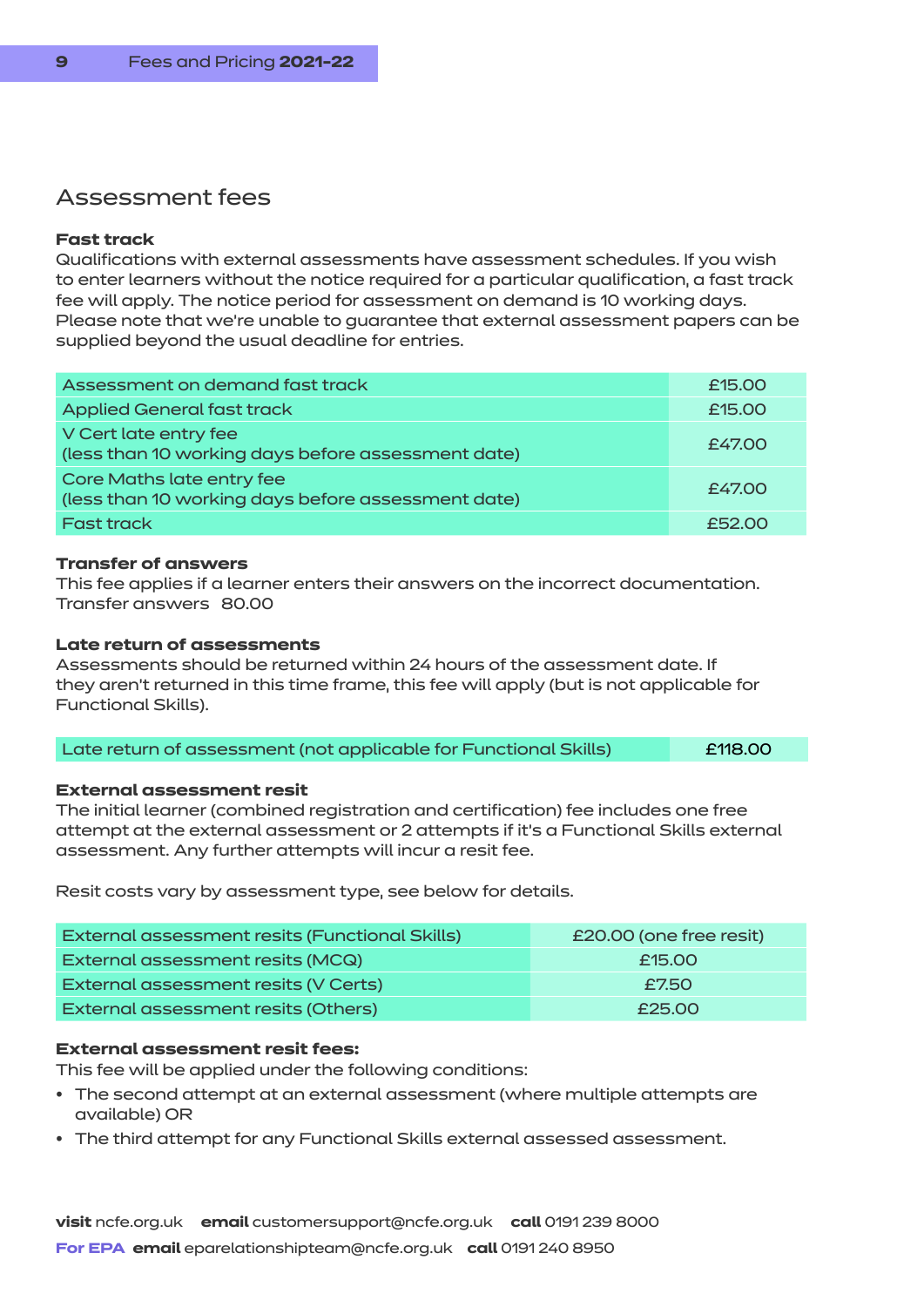#### **Resit fees apply:**

• If the assessment papers have been despatched and a learner does not attend.

#### **Resit fees and attempts:**

• If the learner does not attend a booked assessment, this will not count towards their attempts.

#### **Note:**

The level of the resit fees vary depending on the assessment type undertaken and they can apply if the learner does not attend the booked assessment.

#### **Resit fees WILL NOT apply:**

• If the assessment booking is cancelled or withdrawn for the learner prior to the assessment papers being despatched.

#### **Change to attendance / submission list**

A fee per learner will be incurred where Centres have added or substituted learners on the attendance / submission. We must be notified of any such learners as soon as possible.

| Change to attendance list (MCQ) 73.00             | £73.00 |
|---------------------------------------------------|--------|
| Change to attendance list (Examiner Marked) 83.00 | £83.00 |

#### **Remote invigilation**

Remote invigilation fees apply to approved centres for specific online external assessments only.

| Online assessment (60 minutes)                                                                  | £30.00 |
|-------------------------------------------------------------------------------------------------|--------|
| Online assessment (over 60 minutes)                                                             | £35.00 |
| Online assessment (not cancelled, or cancelled within 48 hours/2)<br>days of assessment window) | £15.00 |

Online assessment (not cancelled or cancelled within 48 hours/2 days of assessment window) **does not apply to EPA**.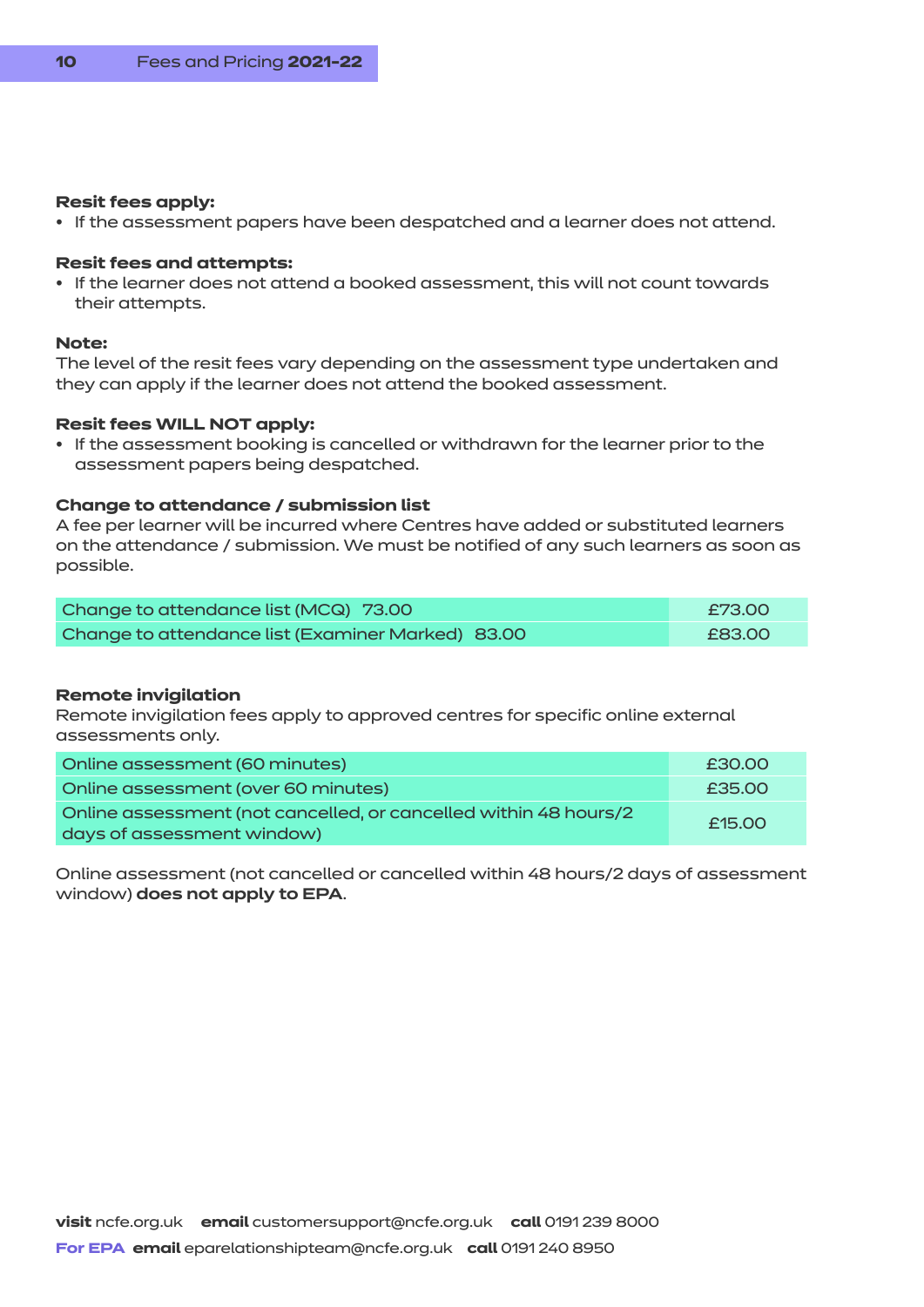### Post-results fees

#### **Enquiries about results and assessment decisions**

A fee will be charged for an enquiry about results or assessment decisions. If the outcome results in a change to an assessment grade the fee will be waived.

| Clerical check (per batch)                                   | £5.00   |
|--------------------------------------------------------------|---------|
| Review of marking with report (per learner)                  | £45.00  |
| Review of external quality assurance decisions (per enquiry) | £225.00 |

#### **Appeals**

A fee is charged for an appeal. If the appeal outcome is not in favour of the appellant, we will invoice the correct fee as per the below.

| Review of appeal - Stage 1              | £150.00 |
|-----------------------------------------|---------|
| Independent Appeals Committee - Stage 2 | £350.00 |

#### **Access to scripts**

For qualifications where this service is applicable, the below fees will be charged per script.

| <b>Priority service</b> | £15.00 |
|-------------------------|--------|
| Non-priority service    | £12.00 |

This only applies to qualifications and not EPA.

#### **Functional Skills feedback**

A fee is charged for each Functional Skills feedback report requested.

| Compact feedback report (per report)                       | £7.50  |  |
|------------------------------------------------------------|--------|--|
| Rich feedback report for one learner component             | £40.00 |  |
| Rich feedback report for each subsequent learner component | £20.00 |  |
| (as part of the same request, made at the same time)       |        |  |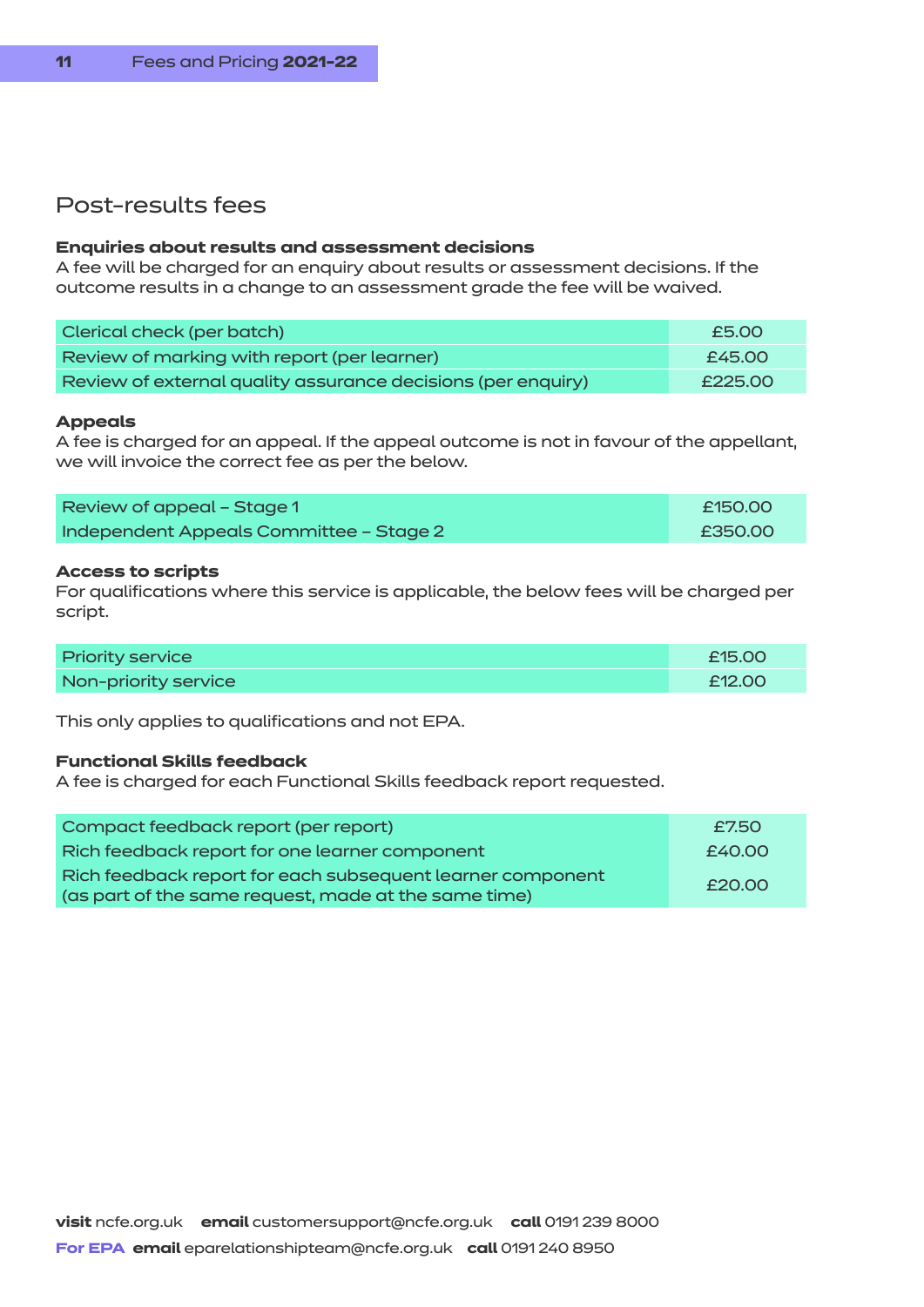### EPA fees

We may charge our partners a fee to cover administrative and/or reassessment costs. If we uphold your enquiry/appeal, we will not invoice you for the associated fee. If the enquiry/appeal is unfounded and/or the grade(s) remain unchanged, we will invoice you for the appropriate fee.

| Clerical check          | £20.00  |
|-------------------------|---------|
| <b>Stage 1 appeal</b>   |         |
| <b>Generic decision</b> | £100.00 |
|                         |         |

#### **Assessment decision**

As assessment plans vary in type and complexity of assessment, 75% of \*digital resit cost per method of assessment – refer to the EPA price list

**Stage 2 appeal** (the final amount invoiced, if decision of stage 1 appeal remains valid)

```
Generic decision E150.00 E150.00
```
#### **Assessment decision**

As assessment plans vary in type and complexity of assessment, 100% of \*digital resit cost per method of assessment – refer to the EPA price list

\*Where there is no fee listed for a digital resit, the % will apply to the face-to-face resit Certification fees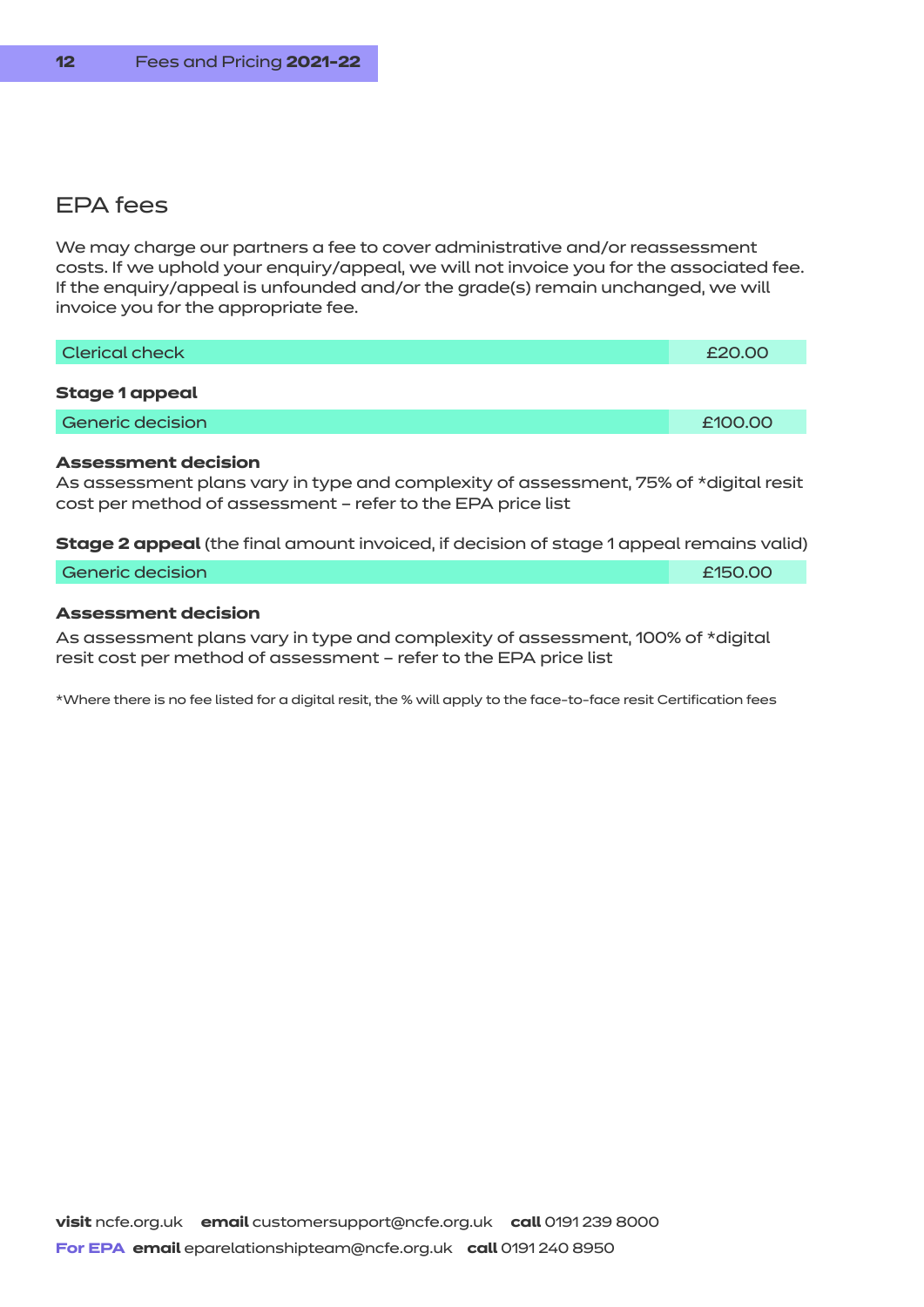# Certification fees

#### **Replacement certificate and proof of qualification**

The fee below applies if a replacement certificate needs to be issued for reasons such as a learner's name being registered with us incorrectly, or a learner losing their certificate. We can also provide proof of qualification without reissuing a certificate.

| Replacement certificate       | £35.00 |
|-------------------------------|--------|
| <b>Proof of qualification</b> | £35.00 |

#### **Partial achievement certificate**

Each learner receives one full achievement certificate as part of the registration cost. A claim for a partial achievement will be reflected by a partial achievement certificate and will be subject to the fee.

| Partial achievement certificate | £10.00 |
|---------------------------------|--------|
|                                 |        |

#### **Printed material fees**

We have various printed materials available to help support both you and your learners. These materials can be ordered directly from 'Print Shop' which can be accessed from the CACHE homepage. Full instructions on how to place your order can be found on the website..

| Qualification specification | £7.00 |
|-----------------------------|-------|
| Learner handbook            | £7.00 |
| Tutor guidance              | £7.00 |
| <b>Key facts Free</b>       | Free  |
| <b>CACHE</b> ring binder    | £1.50 |

Please note this only applies to qualifications and not EPA.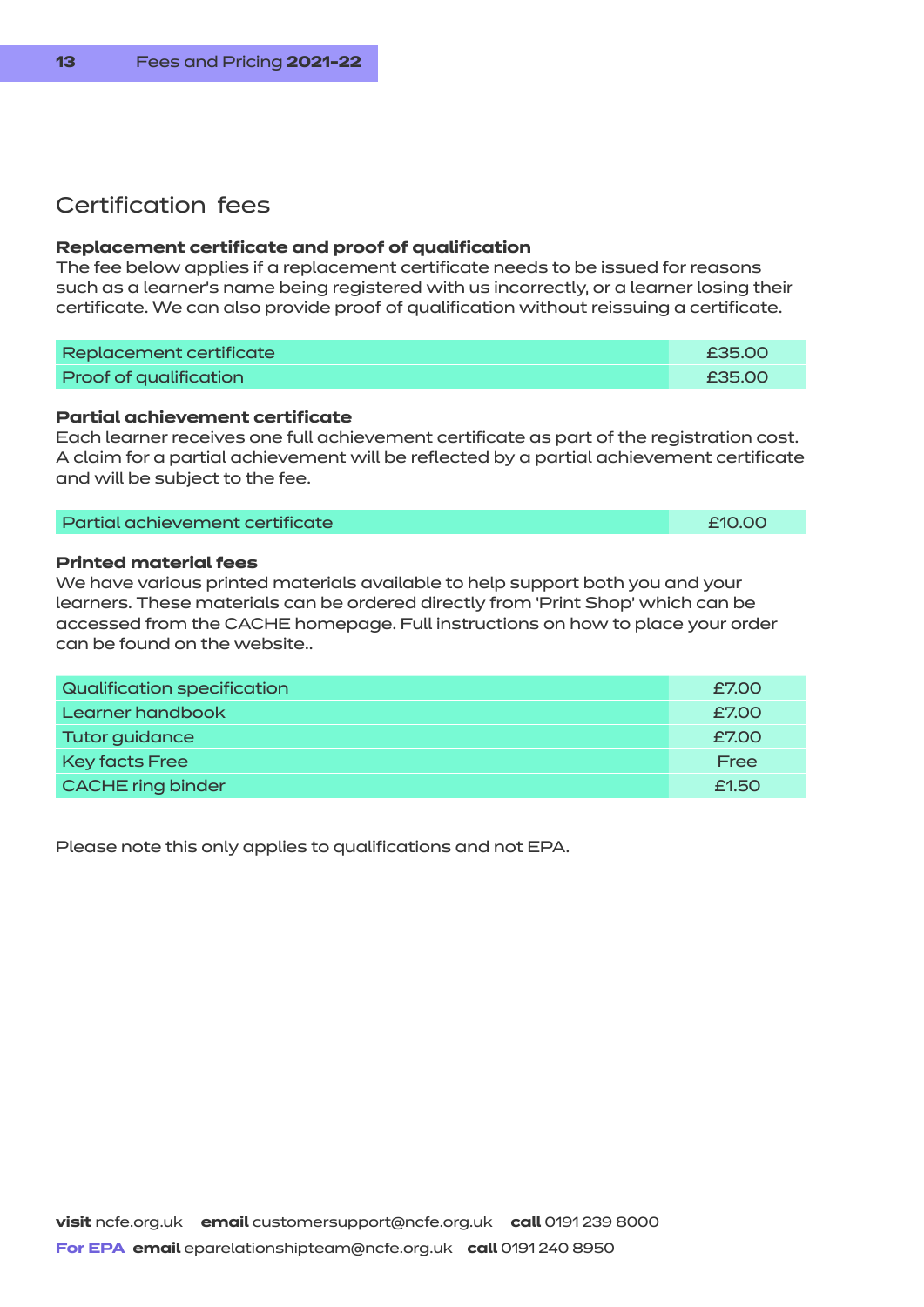# **Unit and qualification fees**

## Unit fees

Some of our units are available for standalone registration. The price of each unit is £14.00 and this includes registration, certification and quality assurance costs. To find out whether a unit is available for registration, search for the unit code on QualHub.

There is one exception to this price which is unit CYPOP5 - Understand how to set up a home-based childcare service. The price of this unit is £57.00.

### Qualification fees

The product fees listed on the relevant qualification page on QualHub include the registration and certification fee of your learner, the Qualification Specification to support delivery, as well as your external quality assurance support package as detailed on QualHub.

For a number of qualifications, the fee also includes an enhanced package of support resources – you can find more details by visiting QualHub and searching for the qualification that you are interested in.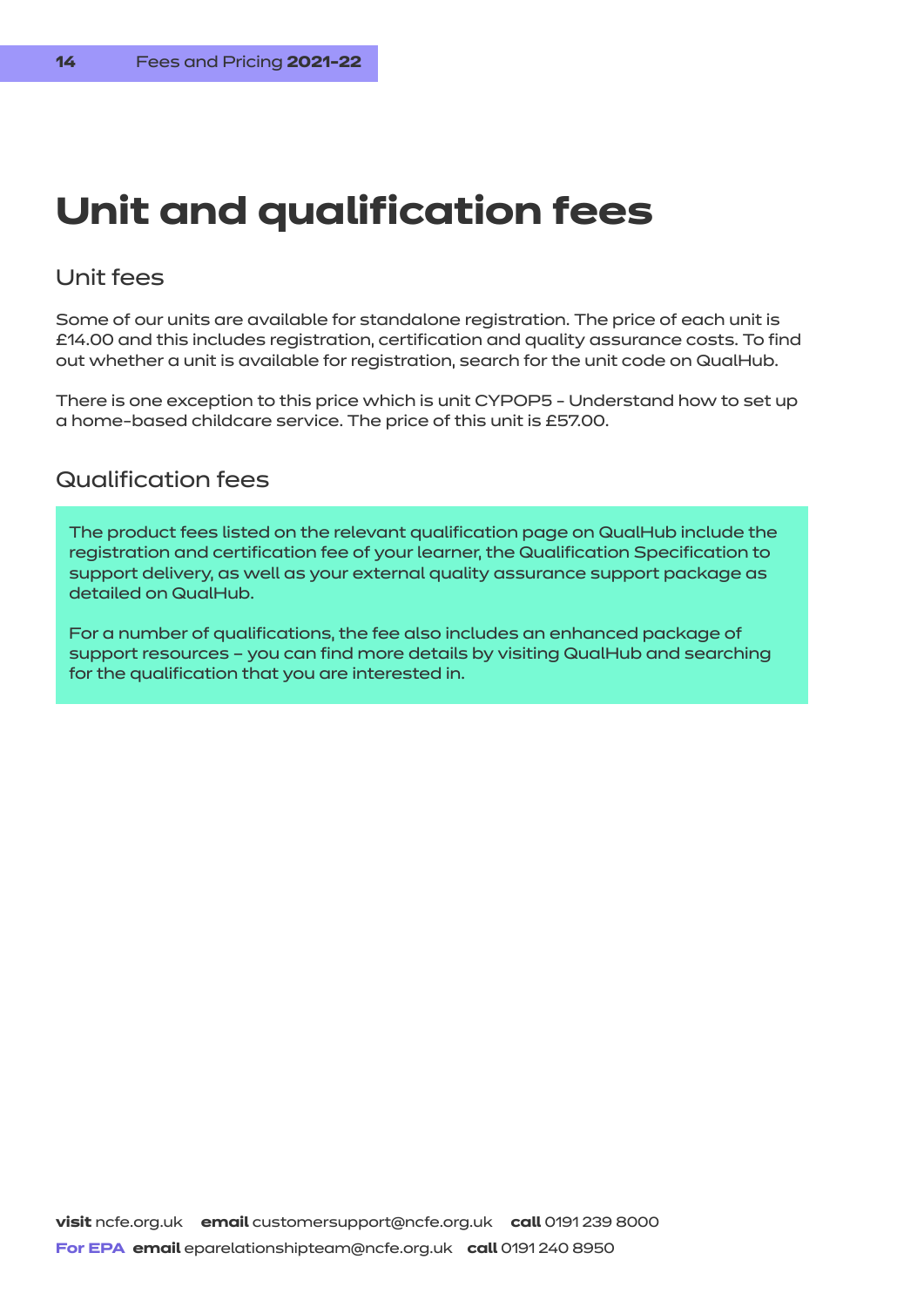# **Apprenticeship bundle fees**

# Children and Young People

| <b>Children, Young People and Families Practitioner</b> |                                                                |
|---------------------------------------------------------|----------------------------------------------------------------|
| Registration code: APP2406   Price: £143.00             |                                                                |
| <b>Qualification code</b>                               | <b>Qualification title</b>                                     |
| 601/4852/4                                              | NCFE CACHE Level 3 Diploma for Residential Childcare (England) |
| 603/5054/4                                              | NCFE Level 2 Functional Skills Qualification in English        |
| 603/5060/X                                              | NCFE Level 2 Functional Skills Qualification in English        |
|                                                         |                                                                |

#### **Children, Young People and Families Manager within the Community (with Children and Young People's Advanced Practice)**

Registration code: **APP4741** | Price: **£169.00**

| <b>Qualification code</b> | <b>Qualification title</b>                                                                                                                                                   |
|---------------------------|------------------------------------------------------------------------------------------------------------------------------------------------------------------------------|
| 601/4312/5/CYPAP          | NCFE CACHE Level 5 Diploma in Leadership for Health and<br>Social Care and Children and Young People's Services (England)<br>(Children and Young People's Advanced Practice) |
| 603/5054/4                | NCFE Level 2 Functional Skills Qualification in English                                                                                                                      |
| 603/5060/X                | NCFE Level 2 Functional Skills Qualification in Mathematics                                                                                                                  |

#### **Children, Young People and Families Manager within the Community**

Registration code: **APP5311** | Price: **£169.00**

| <b>Qualification code</b> | <b>Qualification title</b>                                                                                                                                            |
|---------------------------|-----------------------------------------------------------------------------------------------------------------------------------------------------------------------|
| 601/4312/5/CYPM           | NCFE CACHE Level 5 Diploma in Leadership for Health and<br>Social Care and Children and Young People's Services (England)<br>(Children and Young People's Management) |
| 603/5054/4                | NCFE Level 2 Functional Skills Qualification in English                                                                                                               |
| 603/5060/X                | NCFE Level 2 Functional Skills Qualification in Mathematics                                                                                                           |

**Children, Young People and Families Manager in Children's Residential Care**

| Registration code: APP8840   Price: £169.00 |                                                                                                |  |
|---------------------------------------------|------------------------------------------------------------------------------------------------|--|
| <b>Qualification code</b>                   | <b>Qualification title</b>                                                                     |  |
| 601/4845/7                                  | NCFE CACHE Level 5 Diploma in Leadership and Management for<br>Residential Childcare (England) |  |
| 603/5054/4                                  | NCFE Level 2 Functional Skills Qualification in English                                        |  |
| 603/5060/X                                  | NCFE Level 2 Functional Skills Qualification in Mathematics                                    |  |
|                                             |                                                                                                |  |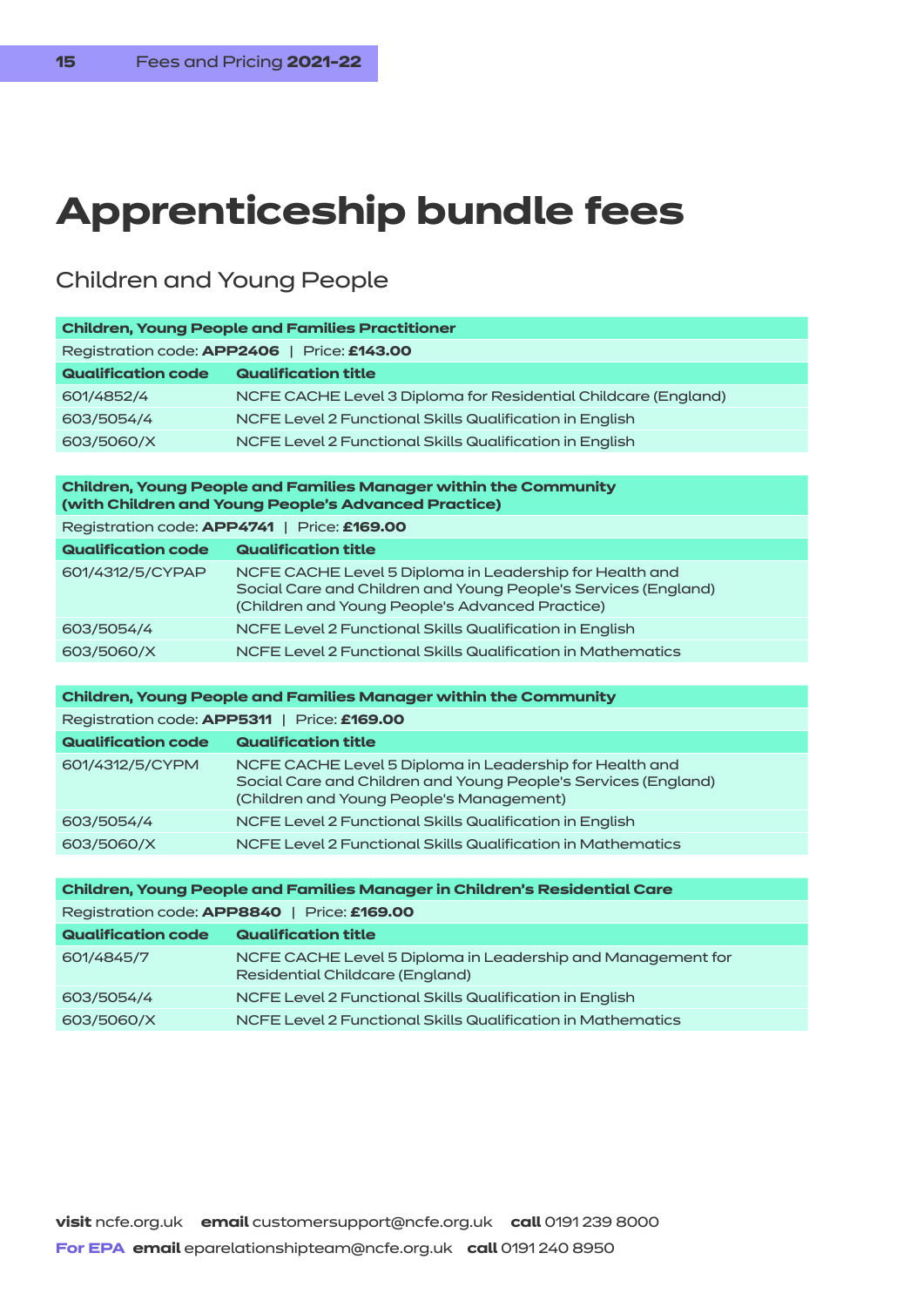# Early Years Educator

| Early Years Practitioner Apprenticeship Standard with Level 1 Functional Skills |                                                             |  |
|---------------------------------------------------------------------------------|-------------------------------------------------------------|--|
| Registration code: APP2690   Price: £121.00                                     |                                                             |  |
| <b>Qualification code</b>                                                       | <b>Qualification title</b>                                  |  |
| 603/3723/0                                                                      | NCFE CACHE Level 2 Diploma for the Early Years Practitioner |  |
| 603/5058/1                                                                      | NCFE Level 1 Functional Skills Qualification in English     |  |
| 603/5055/6                                                                      | NCFE Level 1 Functional Skills Qualification in Mathematics |  |
|                                                                                 |                                                             |  |

#### **Early Years Practitioner Apprenticeship Standard (with Functional Skills)**

| Registration code: APP6095   Price: £124.70 |                                                             |
|---------------------------------------------|-------------------------------------------------------------|
| <b>Qualification code</b>                   | <b>Qualification title</b>                                  |
| 603/3723/0                                  | NCFE CACHE Level 2 Diploma for the Early Years Practitioner |
| 603/5054/4                                  | NCFE Level 2 Functional Skills Qualification in English     |
| 603/5060/X                                  | NCFE Level 2 Functional Skills Qualification in Mathematics |

| Early Years Educator Apprenticeship (with Functional Skills) (without First Aid) |                                                                                    |  |
|----------------------------------------------------------------------------------|------------------------------------------------------------------------------------|--|
| Registration code: APP0957   Price: £144.00                                      |                                                                                    |  |
| <b>Qualification code</b>                                                        | <b>Qualification title</b>                                                         |  |
| 601/2629/2                                                                       | NCFE CACHE Level 3 Diploma for the Early Years Workforce<br>(Early Years Educator) |  |
| 603/5054/4                                                                       | NCFE Level 2 Functional Skills Qualification in English                            |  |
| 603/5060/X                                                                       | NCFE Level 2 Functional Skills Qualification in Mathematics                        |  |
|                                                                                  |                                                                                    |  |

#### **Early Years Educator Apprenticeship Standard Bundle – Mandatory Qualifications & Functional Skills**

| Registration code: APP9362   Price: £172.00 |                                                                                    |  |
|---------------------------------------------|------------------------------------------------------------------------------------|--|
| <b>Qualification code</b>                   | <b>Qualification title</b>                                                         |  |
| 601/2629/2                                  | NCFE CACHE Level 3 Diploma for the Early Years Workforce<br>(Early Years Educator) |  |
| 603/0752/3                                  | NCFE CACHE Level 3 Award in Paediatric First Aid                                   |  |
| 603/5054/4                                  | NCFE Level 2 Functional Skills Qualification in English                            |  |
| 603/5060/X                                  | NCFE Level 2 Functional Skills Qualification in Mathematics                        |  |
|                                             |                                                                                    |  |

#### **Early Years Educator Apprenticeship Standard Bundle – Mandatory Qualifications Only**

| Registration code: APP5687   Price: £144.00 |                                                                                    |  |
|---------------------------------------------|------------------------------------------------------------------------------------|--|
| <b>Qualification code</b>                   | <b>Qualification title</b>                                                         |  |
| 601/2629/2                                  | NCFE CACHE Level 3 Diploma for the Early Years Workforce<br>(Early Years Educator) |  |
| 603/0752/3                                  | NCFE CACHE Level 3 Award in Paediatric First Aid                                   |  |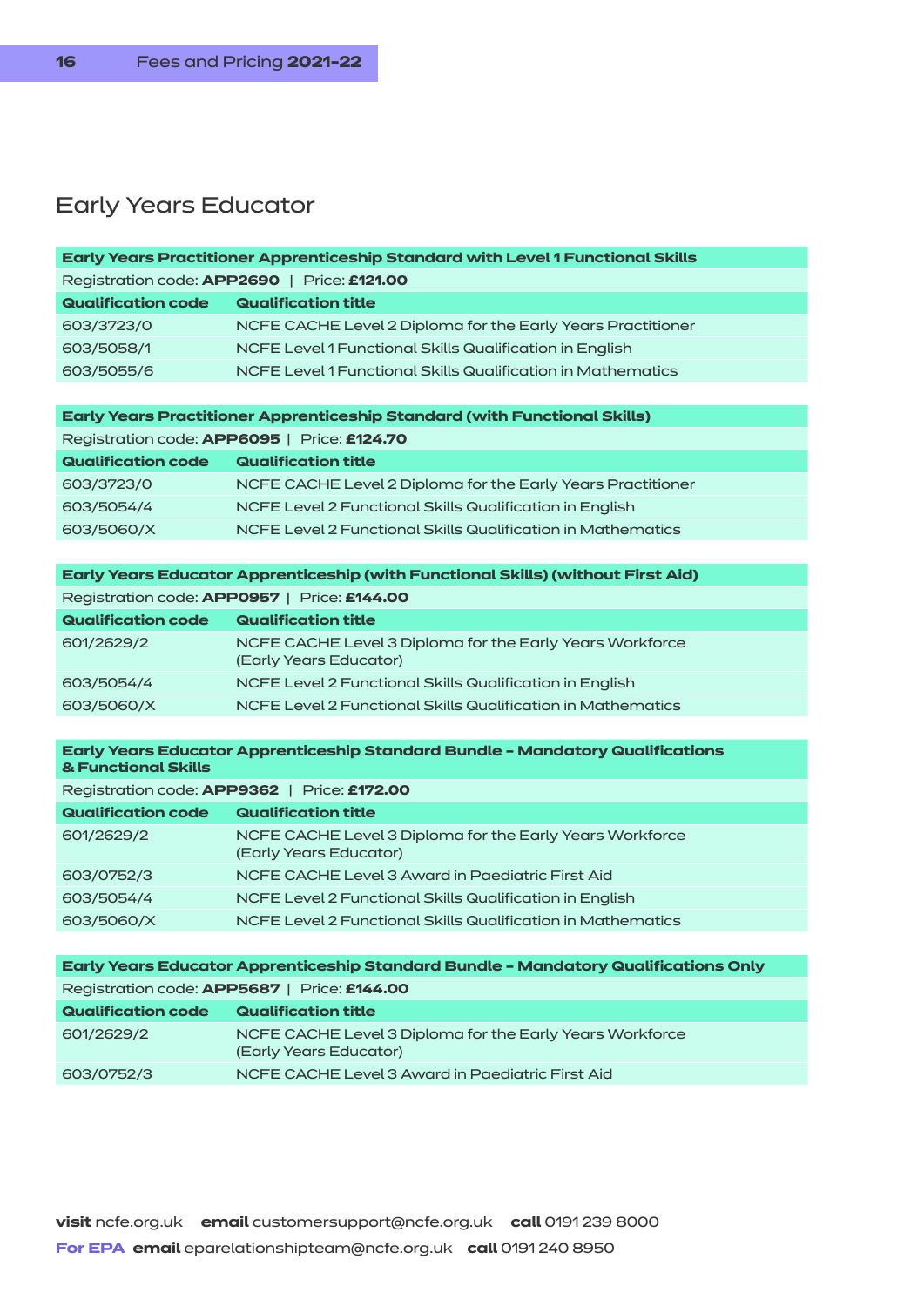# Health

| <b>Healthcare Support Worker with Functional Skills</b> |                                                             |  |
|---------------------------------------------------------|-------------------------------------------------------------|--|
| Registration code: APP1947   Price: £117.00             |                                                             |  |
| <b>Qualification code</b>                               | <b>Qualification title</b>                                  |  |
| 603/2611/6                                              | NCFE CACHE Level 2 Diploma in Care                          |  |
| 603/5058/1                                              | NCFE Level 1 Functional Skills Qualification in English     |  |
| 603/5055/6                                              | NCFE Level 1 Functional Skills Qualification in Mathematics |  |
|                                                         |                                                             |  |

| Assistant Practitioner (Health) Apprenticeship Standard (England only) |                                                                      |
|------------------------------------------------------------------------|----------------------------------------------------------------------|
| Registration code: APP9628   Price: £168.00                            |                                                                      |
| <b>Qualification code</b>                                              | <b>Qualification title</b>                                           |
| 603/3810/6                                                             | NCFE CACHE Level 5 Diploma for Assistant Practitioners in Healthcare |
| 603/5054/4                                                             | NCFE Level 2 Functional Skills Qualification in English              |
| 603/5060/X                                                             | NCFE Level 2 Functional Skills Qualification in Mathematics          |

# Health and Social Care

| <b>Adult Care Worker with Functional Skills</b> |                                                             |
|-------------------------------------------------|-------------------------------------------------------------|
| Registration code: APP8819   Price: £117.00     |                                                             |
| <b>Qualification code</b>                       | <b>Qualification title</b>                                  |
| 603/2611/6                                      | NCFE CACHE Level 2 Diploma in Care                          |
| 603/5058/1                                      | NCFE Level 1 Functional Skills Qualification in English     |
| 603/5055/6                                      | NCFE Level 1 Functional Skills Qualification in Mathematics |
|                                                 |                                                             |

| <b>Adult Care Worker with Level 2 Functional Skills</b> |                                                             |  |
|---------------------------------------------------------|-------------------------------------------------------------|--|
| Registration code: APP6628   Price: £114.00             |                                                             |  |
| <b>Qualification code</b>                               | <b>Qualification title</b>                                  |  |
| 603/3810/6                                              | NCFE CACHE Level 2 Diploma in Care                          |  |
| 603/5054/4                                              | NCFE Level 2 Functional Skills Qualification in English     |  |
| 603/5060/X                                              | NCFE Level 2 Functional Skills Qualification in Mathematics |  |
|                                                         |                                                             |  |

| <b>Lead Adult Care Worker with Functional Skills (England)</b> |                                                             |  |
|----------------------------------------------------------------|-------------------------------------------------------------|--|
| Registration code: APP5099   Price: £133.00                    |                                                             |  |
| <b>Qualification code</b>                                      | <b>Qualification title</b>                                  |  |
| 603/2618/9                                                     | NCFE CACHE Level 3 Diploma in Adult Care                    |  |
| 603/5054/4                                                     | NCFE Level 2 Functional Skills Qualification in English     |  |
| 603/5060/X                                                     | NCFE Level 2 Functional Skills Qualification in Mathematics |  |
|                                                                |                                                             |  |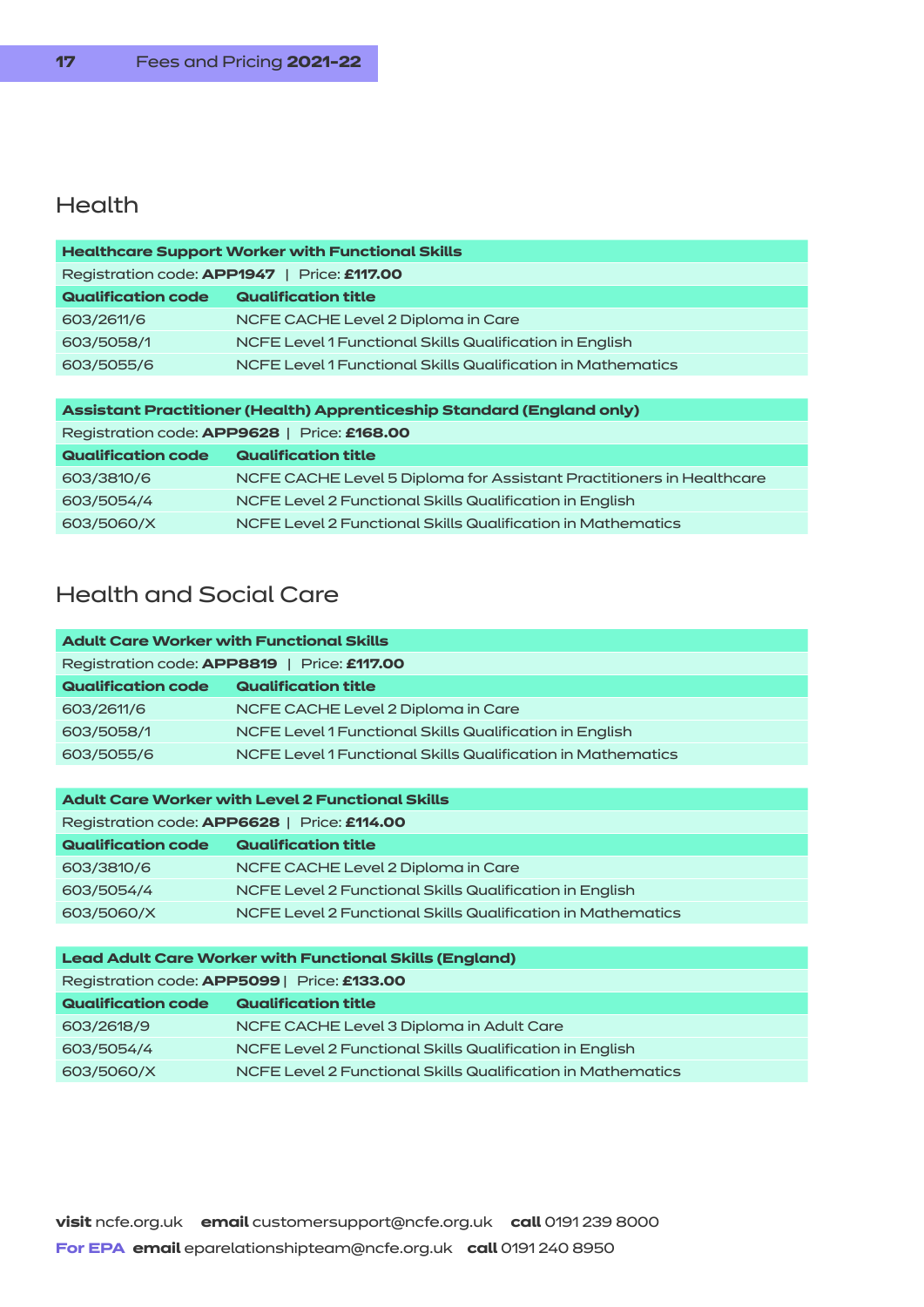| <b>Lead Practitioner in Adult Care with Functional Skills</b> |                                                             |  |
|---------------------------------------------------------------|-------------------------------------------------------------|--|
| Registration code: APP6737   Price: £147.60                   |                                                             |  |
| <b>Qualification code</b>                                     | <b>Qualification title</b>                                  |  |
| 603/2614/1                                                    | NCFE CACHE Level 4 Diploma in Adult Care                    |  |
| 603/5054/4                                                    | NCFE Level 2 Functional Skills Qualification in English     |  |
| 603/5060/X                                                    | NCFE Level 2 Functional Skills Qualification in Mathematics |  |
|                                                               |                                                             |  |

# Supporting Teaching and Learning

| <b>Teaching Assistant Apprenticeship Standard (with Functional Skills)</b> |  |  |
|----------------------------------------------------------------------------|--|--|
| Registration code: APP0605   Price: £153.00                                |  |  |
| <b>Qualification title</b>                                                 |  |  |
| NCFE CACHE Level 3 Diploma in Supporting Teaching and Learning             |  |  |
| NCFE Level 2 Functional Skills Qualification in English                    |  |  |
| NCFE Level 2 Functional Skills Qualification in Mathematics                |  |  |
|                                                                            |  |  |

Please note Apprenticeship bundle fees only apply to qualifications and not EPA.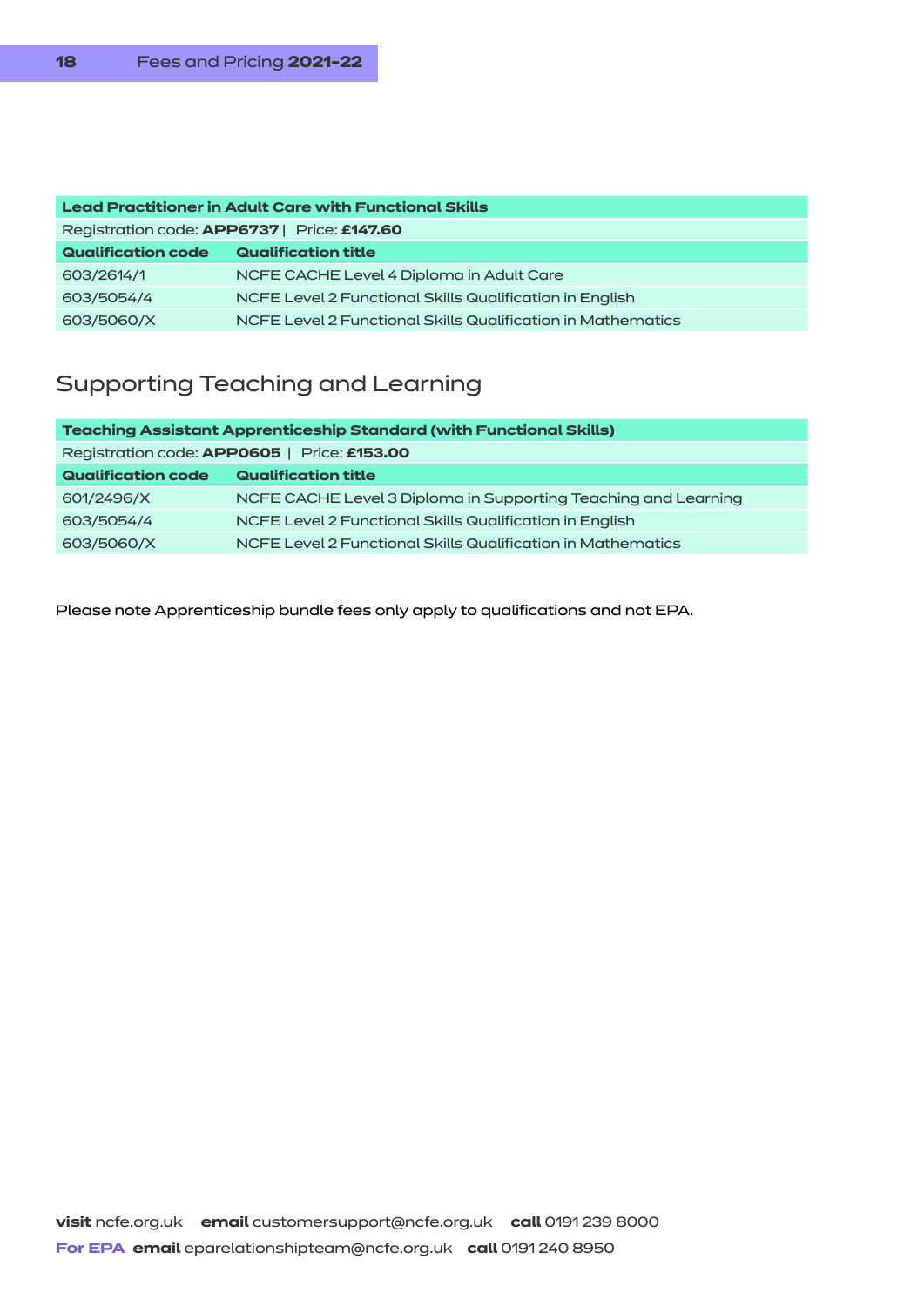# *T-LEVELS*

# Fees for the T Level Technical Qualifications (Level 3) (delivered by NCFE)

To support 1T Level eligible approved providers we are committed to providing you with the fees to deliver NCFE developed T Level Technical Qualifications as early as possible to help you with your planning and delivery.

The fees listed below are applicable from 1 August 2021 and are correct at the time of issue.

Please note, the below fees are related specifically to the delivery of NCFE developed T Level Technical Qualifications.

# Technical Qualification Fees

The qualification fee includes the registration and certification fee of your learner, the Qualification Specification to support delivery, as well as your external quality assurance support package.

#### **Entry fees**

| T Level Technical Qualification in Education and Childcare (Level 3)<br>(delivered by NCFE)   | £133.00 |
|-----------------------------------------------------------------------------------------------|---------|
| T Level Technical Qualification in Digital Business Services (Level 3)<br>(delivered by NCFE) | £127.50 |
| T Level Technical Qualification in Digital Support Services (Level 3)<br>(delivered by NCFE)  | £153.00 |
| T Level Technical Qualification in Health (Level 3) (delivered by NCFE)                       | £112.20 |
| T Level Technical Qualification in Healthcare Science (Level 3) (delivered by NCFE)           | £127.50 |
| T Level Technical Qualification in Science (Level 3) (delivered by NCFE)                      | £137.70 |

#### **Refund of Fees**

If a Student terminates their study of the TQ before the end of January (following student registration) in the same academic year, a full refund of such fees (relating to such student) will be refunded to the approved provider. For the avoidance of doubt, if the student terminates their study of the TQ after the end of the following January in the same academic year, a refund will not be given.

# Registration Fees

**Late registration or registration amendment** (2 November - 23 December) £20.00 **Very late registration or registration amendment** (24 December - 31 August £40.00

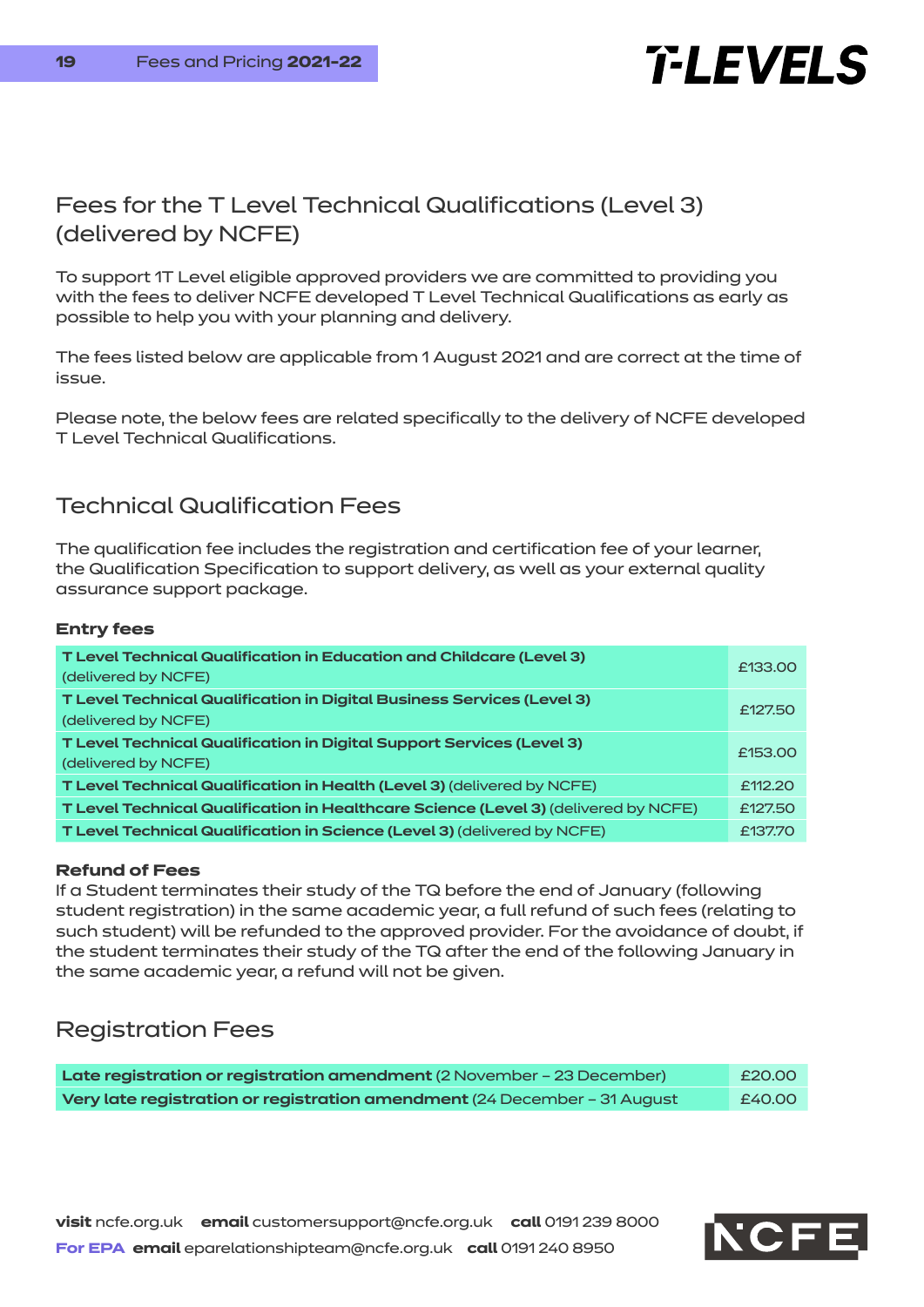# *T-LEVELS*

### Assessment Fees

| Late entry or entry amendment      | £8.00  |
|------------------------------------|--------|
| Very late entry or entry amendment | £16.00 |
|                                    |        |

| Re-take - TQ Core Component - External Test        | £16.00 |
|----------------------------------------------------|--------|
| Re-take - TQ Core Component - Employer Set Project | £16.00 |
| <b>Re-take - Occupational Specialist Component</b> | £30.00 |

### Enquiries about results and assessment decisions

A fee is charged for a result enquiry, review of marking for externally assessed components and review of external quality assurance decisions. If the enquiry outcome is not in favor of the applicant, we will invoice the correct fee.

| Review of moderation (only chargeable if grade not changed)        |        |
|--------------------------------------------------------------------|--------|
| Access to student assessment evidence                              | £25.00 |
| <b>Clerical check</b>                                              | £5.00  |
| Review of marking (only chargeable if grade not charged)           | £45.00 |
| Expedited review of marking (only chargeable if grade not changed) | £52.00 |

# Appeals

A fee is charged for an appeal submission. If the appeal outcome is not in favor of the appellant, we will invoice the correct fee.

| <b>Stage 1 - Paper based appeal</b> (only chargeable if grade not changed)                | £100.00 |
|-------------------------------------------------------------------------------------------|---------|
| <b>Stage 2 - Independent Appeals Committee (only chargeable if grade)</b><br>not changed) | £300.00 |

# Support Visit Fees

In addition to the range of free support available to our providers an additional support visit may be requested and will be chargeable at the rate below.

**Full day visit** £650.00

T-LEVELS' is a registered trade mark of the Department for Education.

'1T Level' is a registered trade mark of the Institute for Apprenticeships and Technical Education.

The T Level is a qualification approved and managed by the Institute.

All the material in this publication is copyright NCFE 2021.

T Level document section owner: Operations Director for Technical Education.

**visit** ncfe.org.uk **email** customersupport@ncfe.org.uk **call** 0191 239 8000

INCF

**For EPA email** eparelationshipteam@ncfe.org.uk **call** 0191 240 8950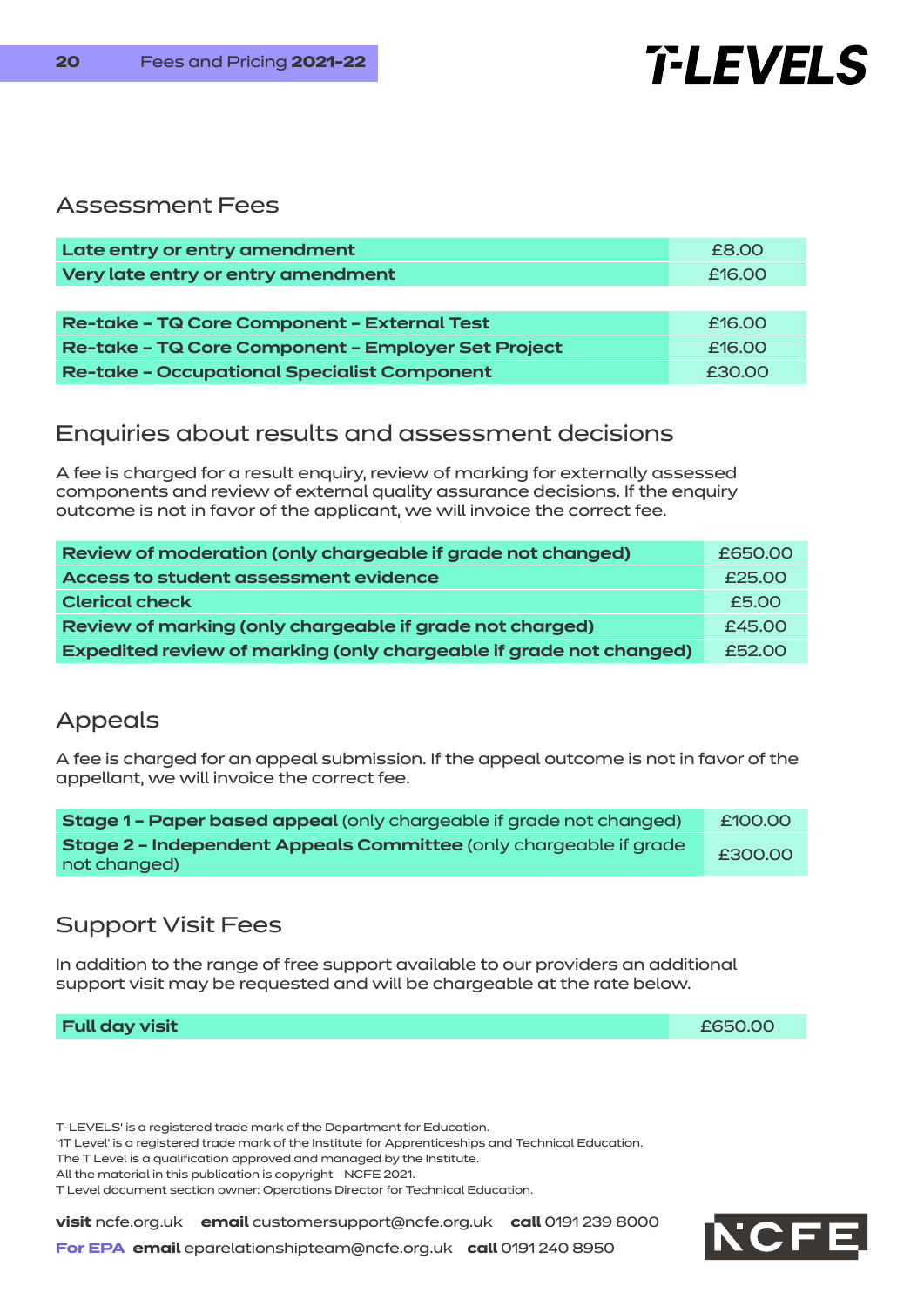# **End-point assessment (EPA) fees**

# Business Services

| <b>Customer Service Practitioner</b>                          | <b>Digital</b> | <b>Face to Face</b> |
|---------------------------------------------------------------|----------------|---------------------|
| <b>Total EPA cost</b>                                         | £500.00        | £600.00             |
| Apprentice Showcase – resit/retake                            | N/A            | N/A                 |
| Observation - resit/retake                                    | £125.00        | £225.00             |
| Professional Discussion – resit/retake                        | £150.00        | £250.00             |
| <b>Customer Service Specialist</b>                            | <b>Digital</b> | <b>Face to Face</b> |
| <b>Total EPA cost</b>                                         | £550.00        | £650.00             |
| Practical Observation with Q&A - resit/retake                 | £175.00        | £275.00             |
| Work-based Project Interview - resit/retake                   | £180.00        | £280.00             |
| Professional Discussion supported by Portfolio - resit/retake | £150.00        | £250.00             |
| <b>Business Administrator</b>                                 | <b>Digital</b> | <b>Face to Face</b> |
| <b>Total EPA cost</b>                                         | £650.00        | £750.00             |
| Multiple Choice Questionnaire - resit/retake*                 | £25.00         | £25.00              |
| Portfolio-based Interview - resit/retake                      | £150.00        | £250.00             |
| Project Presentation - resit/retake                           | £125.00        | £225.00             |
| <b>Team Leader/Supervisor Assessment Plan 01</b>              | <b>Digital</b> | <b>Face to Face</b> |
| <b>Total EPA cost</b>                                         | £650.00        | £750.00             |
| Multiple Choice Questionnaire - resit/retake*                 | £25.00         | £25.00              |
| Portfolio of Evidence - resit/retake                          | £200.00        | £200.00             |
| Compentency-based Interview - resit/retake                    | £100.00        | £200.00             |
|                                                               |                |                     |
| Professional Discussion – resit/retake                        | £100.00        | £200.00             |
| <b>Team Leader/Supervisor Assessment Plan 03</b>              | <b>Digital</b> | <b>Face to Face</b> |
| <b>Total EPA cost</b>                                         | £575.00        | £675.00             |
| Professional Discussion - resit/retake                        | £200.00        | £300.00             |
| Work-based Project Presentation – resit/retake                | £175.00        | £275.00             |
| <b>Employability Practitioner</b>                             | <b>Digital</b> | <b>Face to Face</b> |
| <b>Total EPA cost</b>                                         | £750.00        | £850.00             |
| Knowledge Test - resit/retake*                                | £175.00        | £175.00             |
| Presentation - resit/retake                                   | £175.00        | £225.00             |

\*No charge for first Multiple Choice Questionnaire resit. Subsequent resits charged at £25.00. Prices listed for EPA only. Mandatory qualification prices can be found on www.qualhub.co.uk. Prices subject to change.

See Page 10 for Remote Invigilation charges

**visit** ncfe.org.uk **email** customersupport@ncfe.org.uk **call** 0191 239 8000 **For EPA email** eparelationshipteam@ncfe.org.uk **call** 0191 240 8950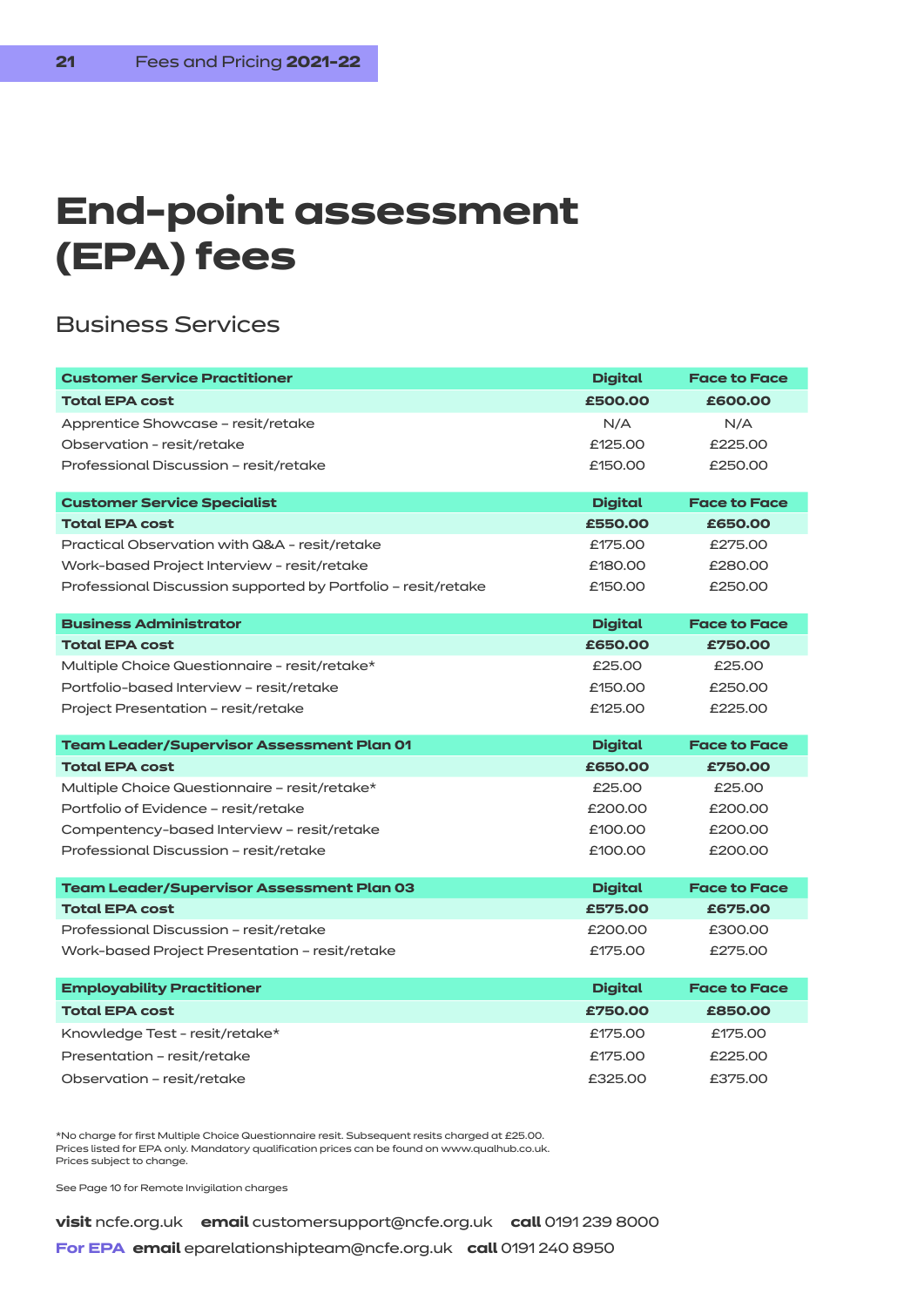# Business Management

| <b>Operations / Departmental Manager v1</b>    | <b>Digital</b> | <b>Face to Face</b> |
|------------------------------------------------|----------------|---------------------|
| <b>Total EPA cost</b>                          | £1,100.00      | £1,200.00           |
| Multiple Choice Questionnaire – resit/retake*  | £25.00         | £25.00              |
| Portfolio – resit/retake                       | £340.00        | £340.00             |
| Work-based Project Presentation - resit/retake | £175.00        | £275.00             |
| Compentency-based Interview – resit/retake     | £150.00        | £250.00             |
| Professional Discussion - resit/retake         | £150.00        | £250.00             |
|                                                |                |                     |
| <b>Operations / Departmental Manager v4</b>    | <b>Digital</b> | <b>Face to Face</b> |
| <b>Total EPA cost</b>                          | £950.00        | £1,050.00           |
| Work-based Project Presentation – resit/retake | £175.00        | £275.00             |
| Professional Discussion – resit/retake         | £150.00        | £250.00             |
|                                                |                |                     |
| <b>Associate Project Manager</b>               | <b>Digital</b> | <b>Face to Face</b> |
| <b>Total EPA cost</b>                          | £850.00        | £1,200.00           |
| Portfolio & presentation – resit/retake        | £400.00        | £500.00             |
| Professional Discussion – resit/retake         | £300.00        | £400.00             |

\*No charge for first Multiple Choice Questionnaire resit. Subsequent resits charged at £25.00. Prices listed for EPA only. Mandatory qualification prices can be found on www.qualhub.co.uk. Prices subject to change.

See Page 10 for Remote Invigilation charges

**visit** ncfe.org.uk **email** customersupport@ncfe.org.uk **call** 0191 239 8000 **For EPA email** eparelationshipteam@ncfe.org.uk **call** 0191 240 8950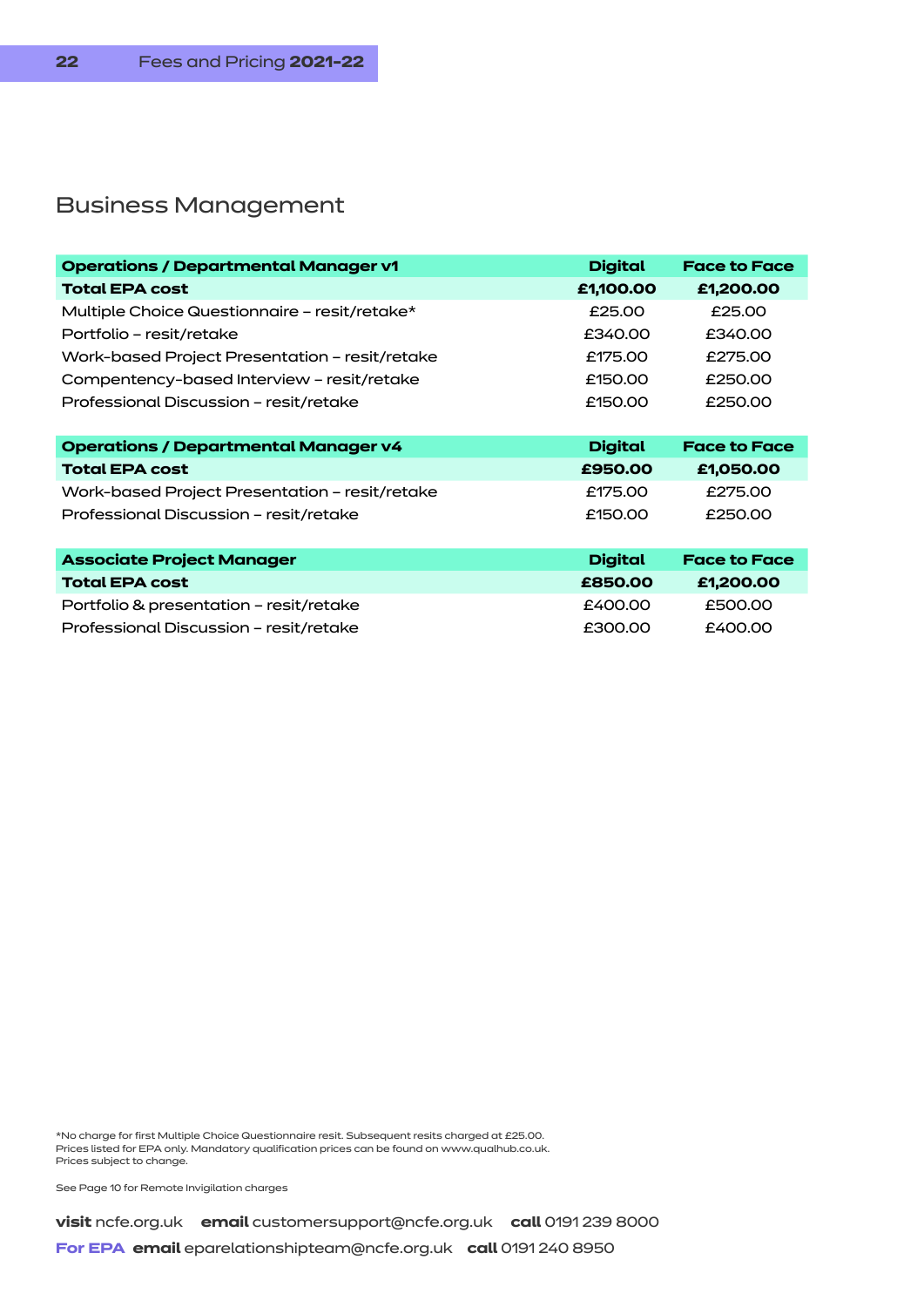# Compliance and Finance

| <b>Public Sector Compliance Investigator / Officer</b>        | <b>Digital</b> | <b>Face to Face</b> |
|---------------------------------------------------------------|----------------|---------------------|
| <b>Total EPA cost</b>                                         | £500.00        | £600.00             |
| Case Study Test - resit/retake                                | £100.00        | £100.00             |
| Professional Discussion supported by Portfolio – resit/retake | £240.00        | £340.00             |
| <b>Professional Accounting / Taxation Technician</b>          | <b>Digital</b> | <b>Face to Face</b> |
| <b>Total EPA cost</b>                                         | £670.00        | £770.00             |
| Role Simulation - resit/retake                                | £180.00        | £180.00             |
| Portfolio - resit/retake                                      | £350.00        | £450.00             |
|                                                               |                |                     |
| <b>Assistant Accountant</b>                                   | <b>Digital</b> | <b>Face to Face</b> |
| <b>Total EPA cost</b>                                         | £600.00        | £650.00             |
| Sypnotic test - resit/retake                                  | £180.00        | N/A                 |
| Reflective discussion                                         | £200.00        | £250.00             |
|                                                               |                |                     |
| <b>Accounts or Finance Assistant</b>                          | <b>Digital</b> | <b>Face to Face</b> |
| <b>Total EPA cost</b>                                         | £500.00        | £550.00             |
| In tray exercise - resit/retake                               | £100.00        | N/A                 |
| Interview – resit/retake                                      | £180.00        | £230.00             |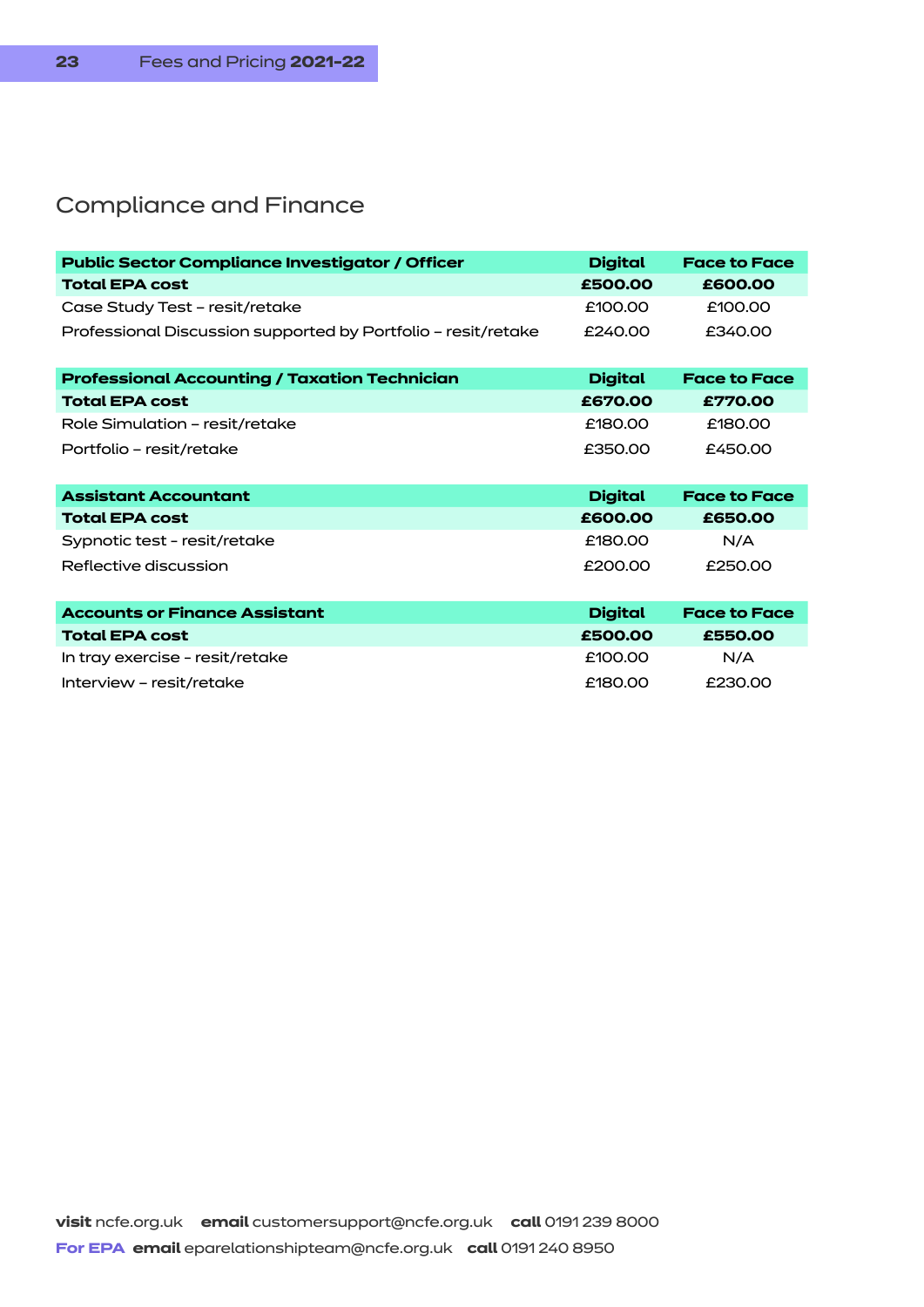# Education

| <b>Early Years Educator</b>                   | <b>Digital</b> | <b>Face to Face</b> |
|-----------------------------------------------|----------------|---------------------|
| <b>Total EPA cost</b>                         | £600.00        | £700.00             |
| Multiple Choice Questionnaire - resit/retake* | £25.00         | £25.00              |
| Professional Discussion - resit/retake        | £225.00        | £325.00             |
|                                               |                |                     |
| <b>Early Years Practitioner</b>               | <b>Digital</b> | <b>Face to Face</b> |
| <b>Total EPA cost</b>                         | £550.00        | £650.00             |
| Multiple Choice Questionnaire - resit/retake* | £25.00         | £25.00              |
| Professional Discussion - resit/retake        | £225.00        | £325.00             |
|                                               |                |                     |
| <b>Teaching Assistant</b>                     | <b>Digital</b> | <b>Face to Face</b> |
| <b>Total EPA cost</b>                         | £525.00        | £625.00             |
| Practical Observation with Q&A - resit/retake | £200.00        | £200.00             |
| Professional Discussion - resit/retake        | £225.00        | £325.00             |
|                                               |                |                     |
| <b>Assessor / Coach</b>                       | <b>Digital</b> | <b>Face to Face</b> |
| <b>Total EPA cost</b>                         | £800.00        | £900.00             |
| Observation - resit/retake                    | £325.00        | £325.00             |
| Professional Discussion - resit/retake        | £225.00        | £325.00             |
|                                               |                |                     |
| <b>Learning Mentor</b>                        | <b>Digital</b> | <b>Face to Face</b> |
| <b>Total EPA cost</b>                         | £700.00        | £800.00             |
| Observation - resit/retake                    | £325.00        | £325.00             |
| Professional Discussion - resit/retake        | £200.00        | £300.00             |
|                                               |                |                     |
| <b>Learning and Skills Teacher</b>            | <b>Digital</b> | <b>Face to Face</b> |
| <b>Total EPA cost</b>                         | £1,200.00      | £1,300.00           |
| Observation - resit/retake                    | £400.00        | £450.00             |
| Professional Discussion - resit/retake        | £400.00        | £450.00             |

\*No charge for first Multiple Choice Questionnaire resit. Subsequent resits charged at £25.00. Prices listed for EPA only. Mandatory qualification prices can be found on www.qualhub.co.uk. Prices subject to change.

See Page 10 for Remote Invigilation charges

**visit** ncfe.org.uk **email** customersupport@ncfe.org.uk **call** 0191 239 8000 **For EPA email** eparelationshipteam@ncfe.org.uk **call** 0191 240 8950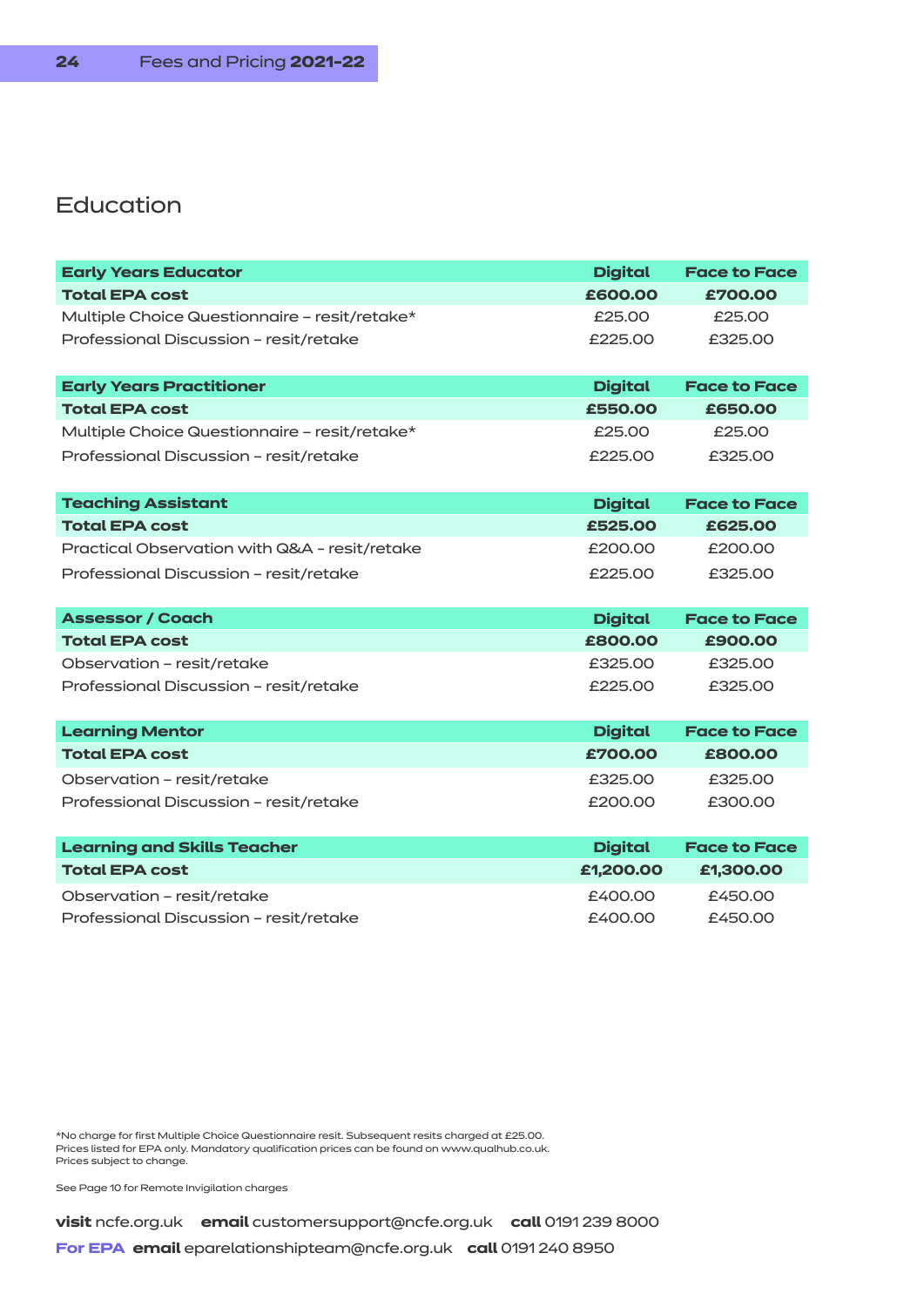# Health

| <b>Healthcare Support Worker</b>                                             | <b>Digital</b> | <b>Face to face</b> |
|------------------------------------------------------------------------------|----------------|---------------------|
| <b>Total EPA cost</b>                                                        | £425.00        | £525.00             |
| Multiple Choice Questionnaire - resit/retake*                                | £25.00         | £25.00              |
| Observation - resit/retake                                                   | £125.00        | £225.00             |
| Portfolio of Evidence & Interview - resit/retake                             | £100.00        | £200.00             |
| <b>Senior Healthcare Support Worker</b>                                      | <b>Digital</b> | <b>Face to face</b> |
| <b>Total EPA cost</b>                                                        | £475.00        | £575.00             |
| Multiple Choice Questionnaire* - resit/retake                                | £25.00         | £25.00              |
| Observation - resit/retake                                                   | £175.00        | £275.00             |
| Learning Journal & Interview - resit/retake                                  | £150.00        | £250.00             |
| <b>Assistant Practitioner (Health)</b>                                       | <b>Digital</b> | <b>Face to face</b> |
| <b>Total EPA cost</b>                                                        | £1,025.00      | £1,125.00           |
| Multiple Choice Questionnaire* & Short Answer Questionnaire -                | £25.00         | £25.00              |
| resit/retake                                                                 |                |                     |
| Observation - resit/retake                                                   | £350.00        | £350.00             |
| Reflective Journal & Interview - resit/retake                                | £275.00        | £375.00             |
| <b>Dental Nurse</b>                                                          | <b>Digital</b> | <b>Face to face</b> |
| <b>Total EPA cost</b>                                                        | £595.00        | £695.00             |
| Observation - resit/retake                                                   | £220.00        | £320.00             |
| Professional Discussion - resit/retake                                       | £100.00        | £200.00             |
| <b>Dental Nurse Integrated EPA</b>                                           | <b>Digital</b> | <b>Face to face</b> |
| <b>Total EPA cost</b>                                                        | £625.00        | £725.00             |
| Multiple Choice Questionnaire - resit/retake*                                | £25.00         | £25.00              |
| Observation - resit/retake                                                   | £300.00        | £300.00             |
| Interview - resit/retake*                                                    | £150.00        | £250.00             |
|                                                                              |                |                     |
| <b>Dental Practice Manager</b>                                               | <b>Digital</b> | <b>Face to face</b> |
| <b>Total EPA cost</b>                                                        | £900.00        | £1,000.00           |
| Project and Presentation with Q&A - resit/retake                             | £325.00        | £425.00             |
| Professional Discussion supported by Portfolio of Evidence -<br>resit/retake | £275.00        | £375.00             |

\*No charge for first Multiple Choice Questionnaire resit. Subsequent resits charged at £25.00. Prices listed for EPA only. Mandatory qualification prices can be found on www.qualhub.co.uk. Prices subject to change.

See Page 10 for Remote Invigilation charges

**visit** ncfe.org.uk **email** customersupport@ncfe.org.uk **call** 0191 239 8000

**For EPA email** eparelationshipteam@ncfe.org.uk **call** 0191 240 8950